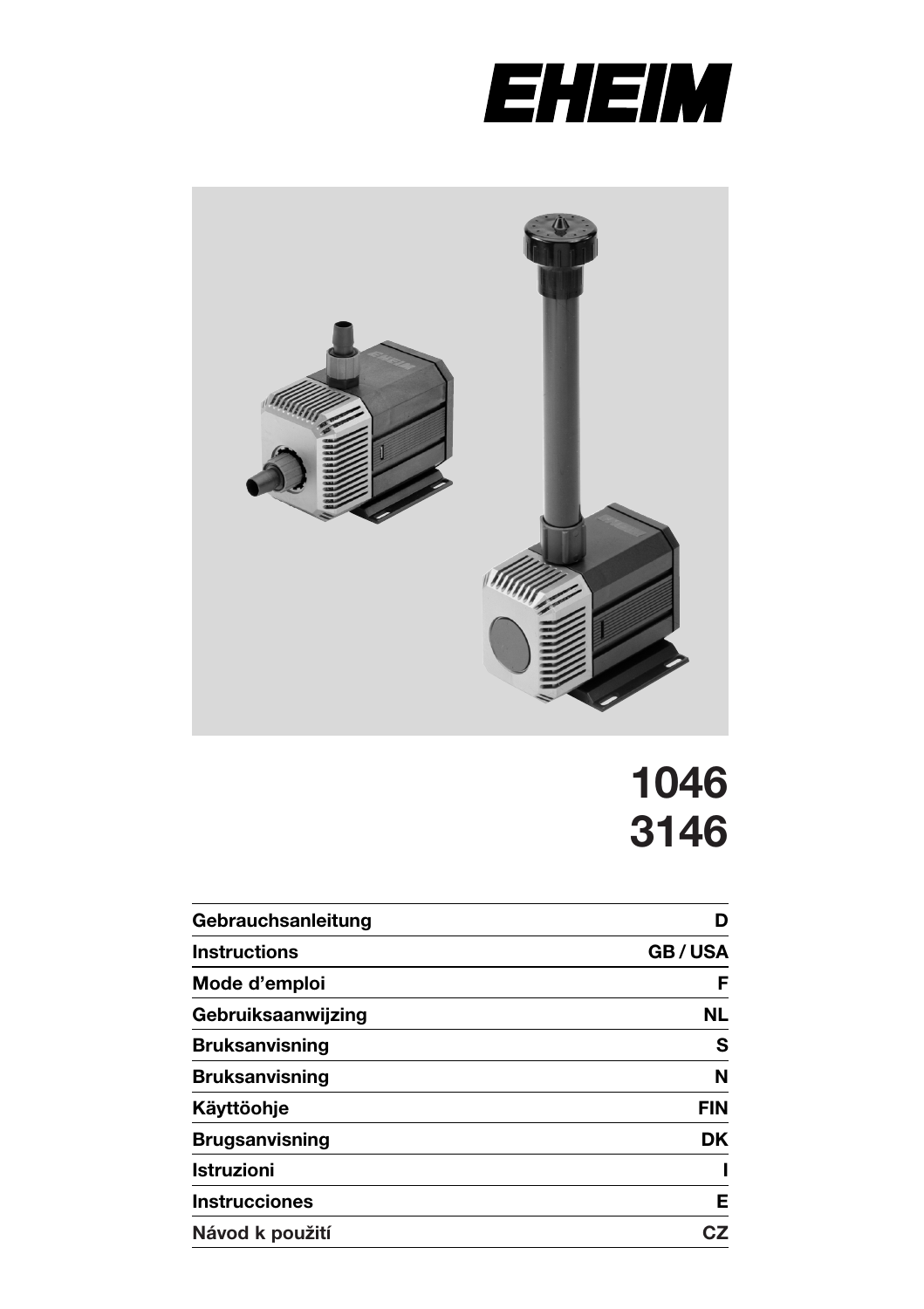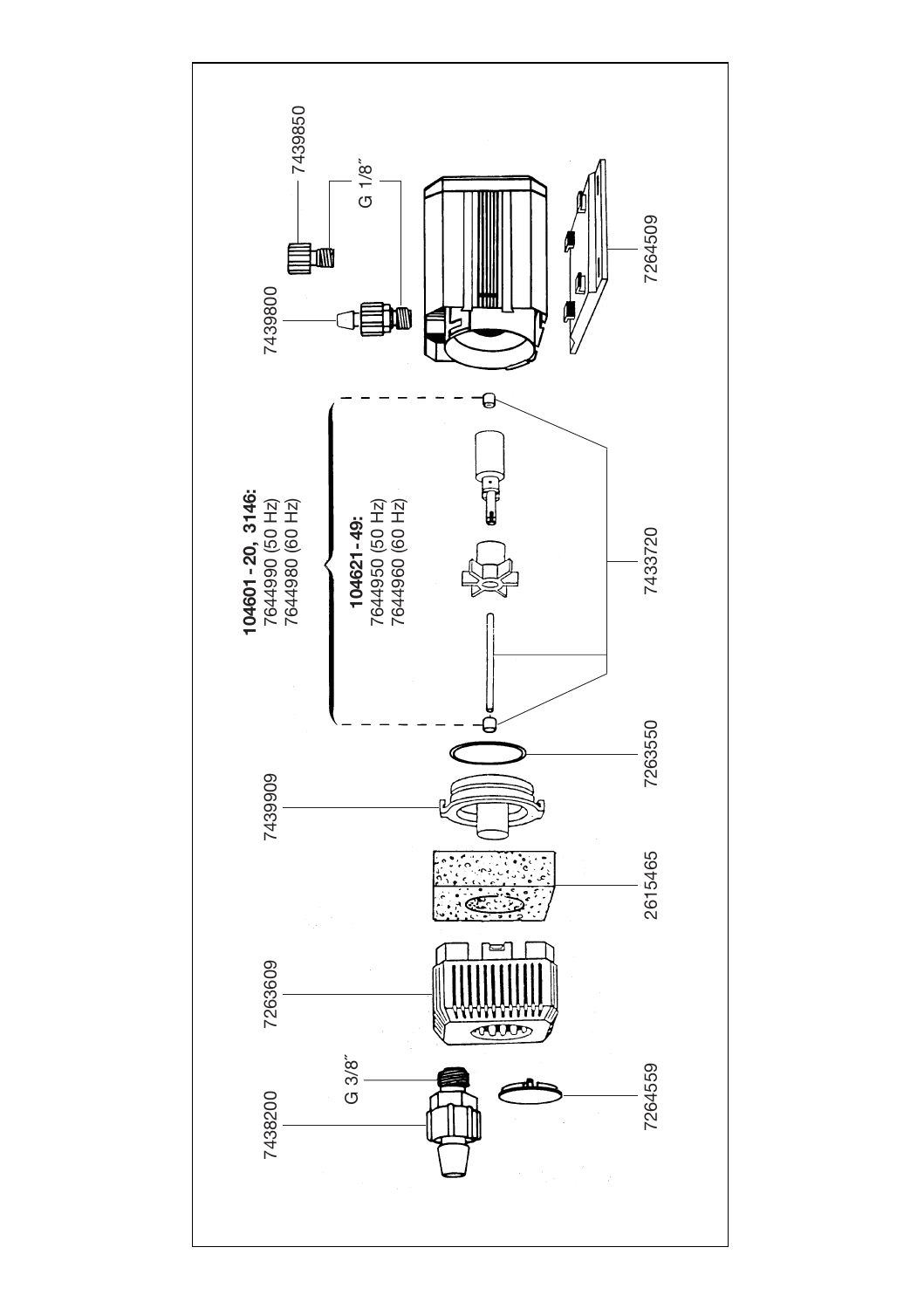



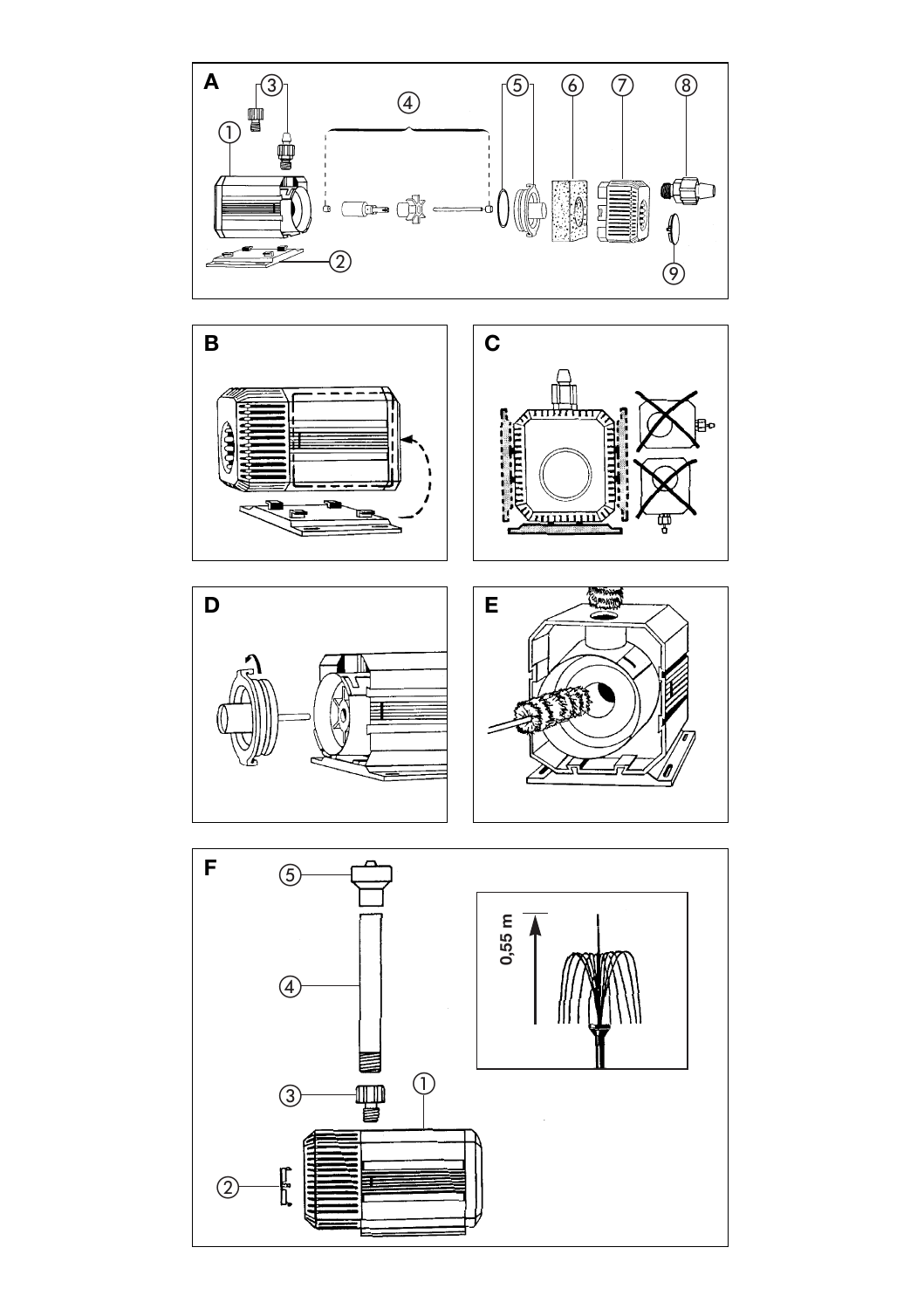#### **Vielen Dank**

für den Kauf Ihrer neuen EHEIM Pumpe, die Ihnen optimale Leistung bei höchster Sicherheit und Zuverlässigkeit bietet.

#### **Sicherheitshinweise**



**Bei Wartungs- und Pflegearbeiten sind alle im Wasser befindlichen Elektrogeräte vom Netz zu trennen.**



**Die Netzanschlussleitung dieses Gerätes kann nicht ersetzt werden. Bei Beschädigung der Leitung darf das Gerät nicht mehr benützt werden. Pumpe niemals am Kabel tragen; Kabel nicht knicken.**



**Benutzung bei Gartenteichen und in deren Schutzbereich nur zulässig, wenn die Installation den geltenden Vorschriften entspricht. Zum Schutz vor zu hoher Berührungsspannung muss die Installation eine Fehlerstromschutzeinrichtung mit einem Bemessungsreststrom von nicht mehr als 30 mA aufweisen. Bitte fragen Sie Ihren Elektrofachmann.**



**Dieses Gerät ist nicht dafür bestimmt, durch Personen (einschließlich Kinder) mit eingeschränkten physischen, sensorischen oder geistigen Fähigkeiten oder mangels Erfahrung und/oder mangels Wissen benutzt zu werden, es sei denn, sie werden durch eine für Sicherheit zuständige Person beaufsichtigt oder erhielten von ihr Anweisungen, wie das Gerät zu benutzen ist. Kinder sollten beaufsichtigt werden, um sicherzustellen, dass sie nicht mit dem Gerät spielen.**

**Bei diesen Geräten können Magnetfelder elektronische oder mechanische Störungen oder Beschädigungen hervorrufen. Dies gilt auch für Herzschrittmacher. Die erforderlichen Sicherheitsabstände sind den Handbüchern dieser medizinischen Geräte zu entnehmen.**  $20$  cm  $\sqrt{20}$ 



**Bei Wartungsarbeiten besteht Quetschgefahr für die Finger durch hohe Magnetkräfte.**



**Dieses Produkt nicht mit dem normalen Hausmüll entsorgen. Führen Sie es Ihrer örtlichen Entsorgungsstelle zu.**

**Das Produkt ist nach den jeweiligen nationalen Vorschriften und Richtlinien approbiert und entspricht den EU-Normen.**



### **Universalpumpe 1046019 - 1046209 – für Freiland geeignet –**

Ausführung: siehe Typenschild am Pumpengehäuse

### **Funktion**

A  $\bigcirc$  Motorkörper  $\oslash$  Befestigungsplatte  $\oslash$  Gewindestutzen, druckseitig **4) Pumpenrad-Set (5) Pumpendeckel mit O-Ring (6) Grobfilter (7) An**sauggitter <sup>®</sup> Gewindestutzen, saugseitig <sup>®</sup> Verschlussdeckel.

Die Pumpe kann sowohl innerhalb wie außerhalb des Wassers eingesetzt werden. Sie ist nicht selbstansaugend und muss daher bei Betrieb außerhalb unter dem Niveau des Wasserspiegels platziert sein.

#### **Inbetriebnahme**

Zur Inbetriebnahme am Druck-Schlauchende kurz ansaugen, bis Wasser der Pumpe zufließt. Erst jetzt Netzstecker einstecken. Ein kurzes Anlaufgeräusch der Pumpe ist normal.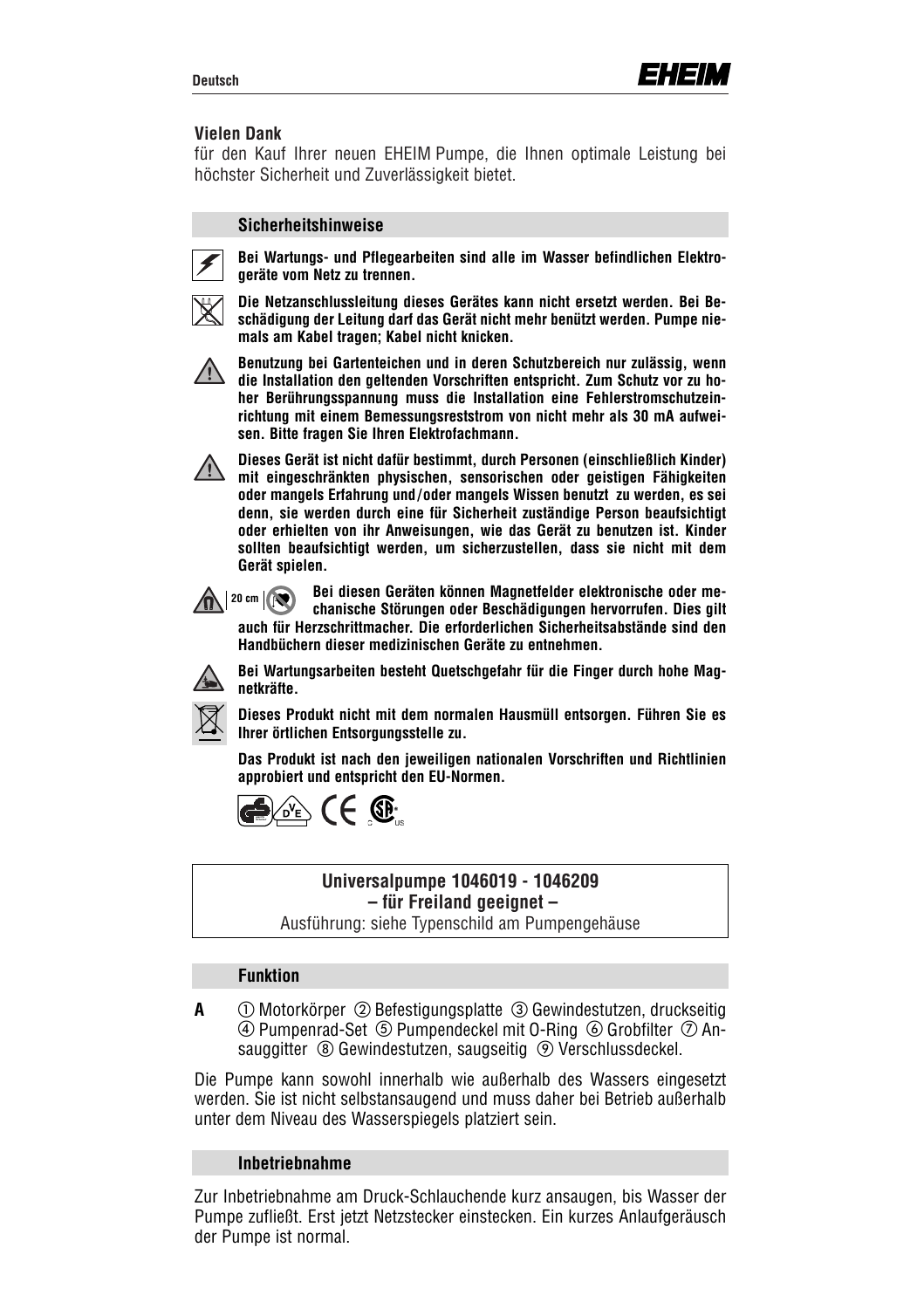Für die Freilandinstallation ist die Pumpe vorschriftsmäßig mit einem 10 m Gummikabel ausgestattet.

Für den Betrieb der Hobbypumpe gibt es verschieden Einsatzmöglichkeiten: Bei der Verwendung außerhalb des Wassers wird vorzugsweise über den Saugstutzen mit einem Schlauch gearbeitet. Wird die Pumpe innerhalb des Wassers verwendet, darf sie nur über den integrierten Vorfilter betrieben werden. Der Saugstutzen wird dazu herausgedreht und die Ansaugöffnung mit dem beiliegenden Verschlussdeckel abgedeckt.

An der Druckseite stehen wahlweise zwei Anschlussvarianten zur Verfügung: Der Gewindestutzen zur Montage eines Druckschlauches oder ein Adapter für das Steigrohr.

**B/C** Die Befestigungsplatte lässt sich zur universellen Pumpenmontage an die gewünschte Seite versetzen.

#### **Reinigung und Wartung**

**D/E** Netzstecker ziehen. Ansauggitter abnehmen (seitlich leicht zusammendrücken) und Grobfilter unter fließendem Wasser ausspülen.

Bei stark verschmutztem Wasser Grobfilter häufiger reinigen. Ist die Pumpe saug- oder druckseitig stark verschmutzt, führt das zu lauter Geräuschbildung: Ein Zeitpunkt für gründliche Reinigung.

Pumpendeckel entriegeln **(D)** und die Pumpenteile gemäß Zeichnung **(A)** herausnehmen. Pumpe wie in Bild **E** gezeigt mit dem EHEIM Reinigungsbürsten-Set (Best.-Nr. 4009570) kräftig säubern; Pumpenteile unter fließendem Wasser reinigen. Anschließend in gleicher Reihenfolge wieder zusammensetzen.

#### **Springbrunnenpumpe 3146010 - 3146200**

Ausführung: siehe Typenschild am Pumpengehäuse

#### **Funktion**

**F**  $\odot$  Pumpe komplett mit Grobfilter  $\oslash$  Verschlussdeckel  $\oslash$  Adapter Steigrohr Düsenkopf.

Die Pumpe saugt grundsätzlich über den integrierter Vorfilter an. Der Adapter an der Druckseite eignet sich zum Anschluss des Steigrohres. Steigrohr in den Adapter einstecken und Düsenkopf aufsetzen.

## **Universal-Kreiselpumpe 1046219 - 1046499 – nicht für Freiland geeignet –**

Ausführung: siehe Typenschild am Pumpengehäuse

Baugleich wie 1046019, jedoch mit 1,7 m PVC-Kabel. Nicht für Freiland geeignet – nicht für Schwimmbecken und Gartenteiche.

### **INSTRUCTIONS 1046 / 3146**

## **IMPORTANT SAFETY INSTRUCTIONS**

**WARNING** – To guard against injury, basic safety precautions should be observed, including the following.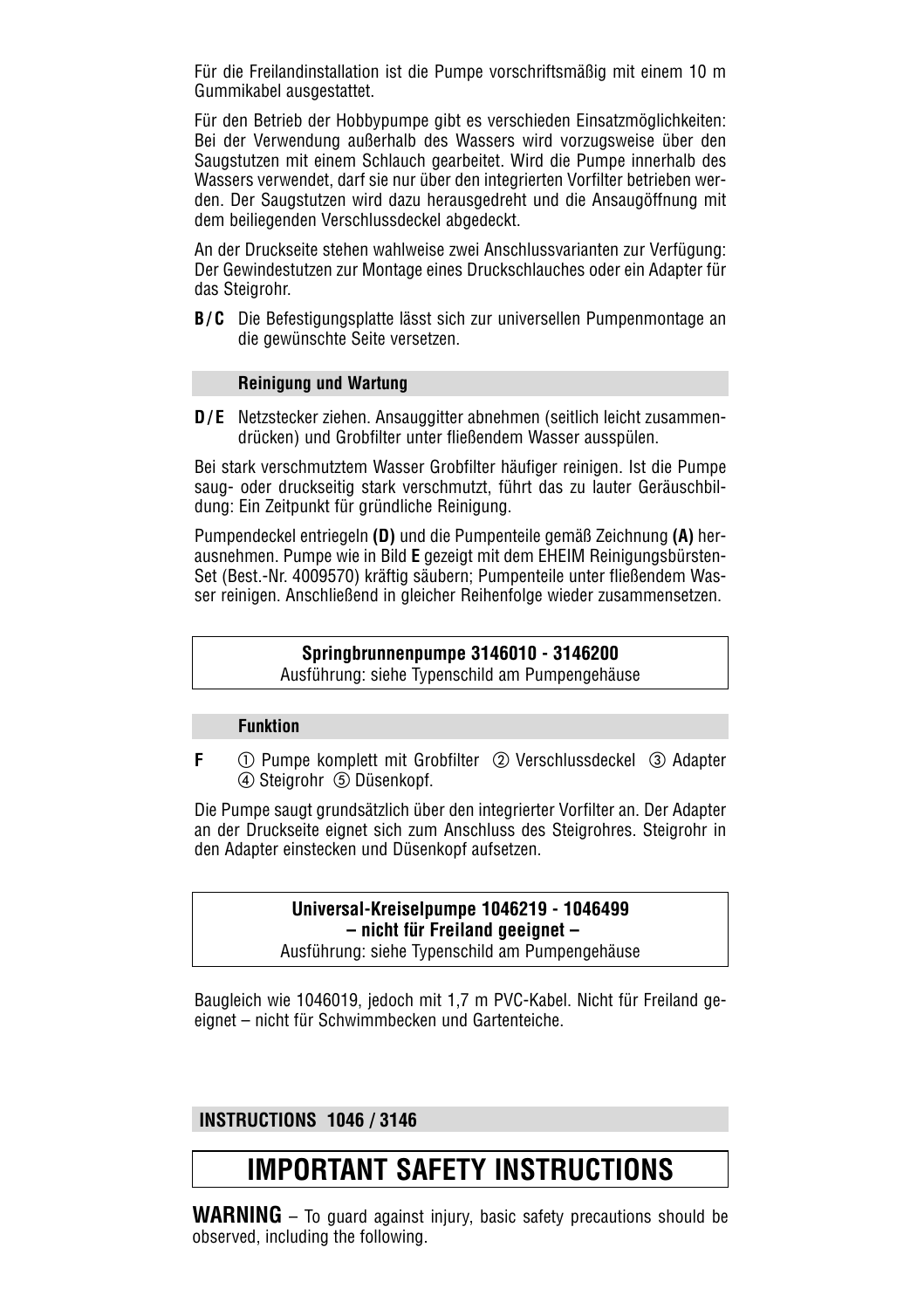## **a) READ AND FOLLOW ALL SAFETY INSTRUCTIONS**

**b) DANGER** – To avoid possible electric shock, special care should be taken since water is employed in the use of aquarium equipment. For each of the following situations, do not attempt repairs by yourself; return the appliance to an authorized service facility for service or discard the appliance.

**1)** If the appliance falls into the water, **DON'T** reach for it! First unplug it and then retrieve it. If electrical components of the appliance get wet, unplug the appliance immediately. (Non-immersible equipment only)

**2)** If the appliance shows any sign of abnormal water leakage, immediately unplug it from the power source. (Immersible equipment only).

**3)** Carefully examine the appliance after installation. It should not be plugged in if there is water on parts not intended to be wet.

**4)** Do not operate any appliance if it has a damaged cord or plug, or if it is malfunctioning or has been dropped or damaged in any manner.

**5)** To avoid the possibility of the appliance plug or receptacle getting wet, position aquarium stand and tank to one side of a wall-mounted receptacle to prevent water from dripping onto the receptacle or plug.

A "drip-loop", shown in the figure, should be arranged by the user for each cord connecting an aquarium appliance to a receptacle.

The "drip-loop" is that part of the cord below the level of the receptacle, or the connector if an extension cord is used, to prevent water traveling along the cord and coming in contact with the receptacle.

If the plug or socket does get wet, **DON'T** unplug the cord. Disconnect the fuse or circuit breaker that supplies power to the appliance. Then unplug and examine for presence of water in the receptacle.



- **c)** Close supervision is necessary when any appliance is used by or near children.
- **d)** To avoid injury, do not contact moving parts or hot parts such as heaters, reflectors, lamp bulbs, and the like.
- **e)** Always unplug an appliance from an outlet when not in use, before putting on or taking off parts, and before cleaning. Never yank cord to pull plug from outlet. Grasp the plug and pull to disconnect.
- **f)** Do not use an appliance for other than intended use. The use of attachments not recommended or sold by the appliance manufacturer may cause an unsafe condition.
- **g)** Do not install or store the appliances where it will be exposed to the weather or to temperatures below freezing.
- **h)** Make sure an appliance mounted on a tank is securely installed before operating it.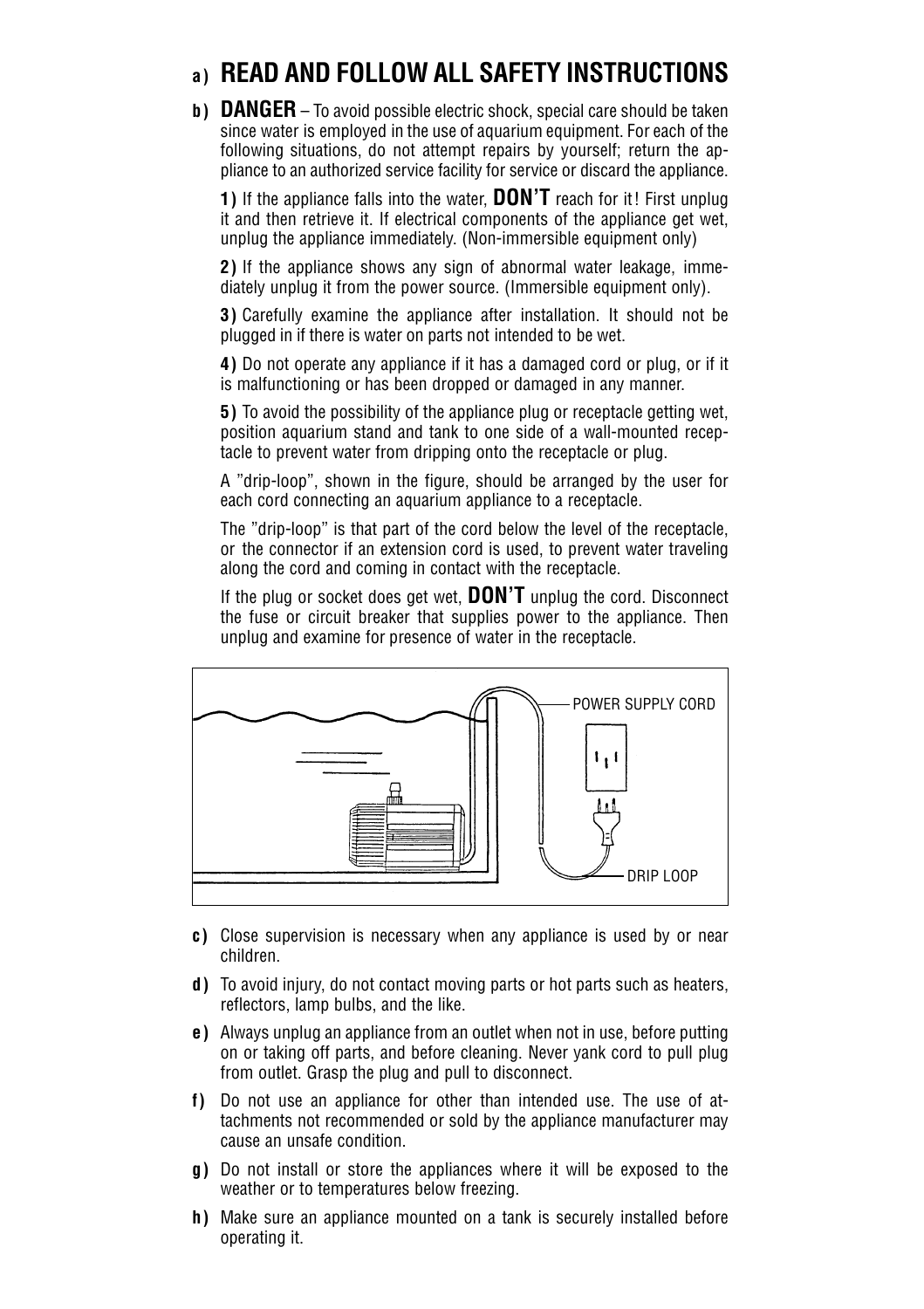- **i)** Read and observe all the important notices on the appliance.
- **j)** If an extension cord is necessary, a cord with a proper rating should be used. A cord rated for less amperes or watts than the appliance rating may overheat. Care should be taken to arrange the cord so that it will not be tripped over or pulled.
- **k)** This appliance has a polarized plug (one blade is wider than the other).

As a safety feature, this plug will fit in a polarized outlet only one way. If the plug does not fit fully in the outlet, reverse the plug. If it still does not fit, contact a qualified electrician.

Never use with an extension cord unless plug can be fully inserted. Do not attempt to defeat this safety feature.

*Exception: This instruction may be omitted for an appliance that is not provided with a polarized attachment plug.*

## **l) "SAVE THESE INSTRUCTIONS".**

## **WARNING! Risk of electric shock.**

This pump is supplied with a grounding conductor and grounding-type attachment plug. To reduce the risk of electric shock, be certain that it is connected only to a properly grounded, grounding-type receptacle, in a circuit protected by a ground fault circuit interrupter.

## **GROUNDING INSTRUCTIONS**

This appliance should be grounded to minimize the possibility of electric shock. This appliance is equipped with an electric cord having an equipment grounding conductor and a grounding-type plug. The plug must be plugged into an outlet that is properly installed and grounded in accordance with all appropriate codes and ordinances.

This appliance is for use on a nominal 120 V circuit, and has a grounding plug that looks like the plug illustrated in Sketch **A**. A temporary adapter which looks like the adapter illustrated in Sketches **B** and **C**, may be used to connect this plug to a two pole receptacle as shown in Sketch **B** if a properly grounded outlet ist not available. The temporary adapter should be used only until a properly grounded outlet can be installed by a qualified electrician. The green colored rigid ear (lug, etc.) extending from the adapter must be fastened to a permanent ground such as a properly grounded outlet box.

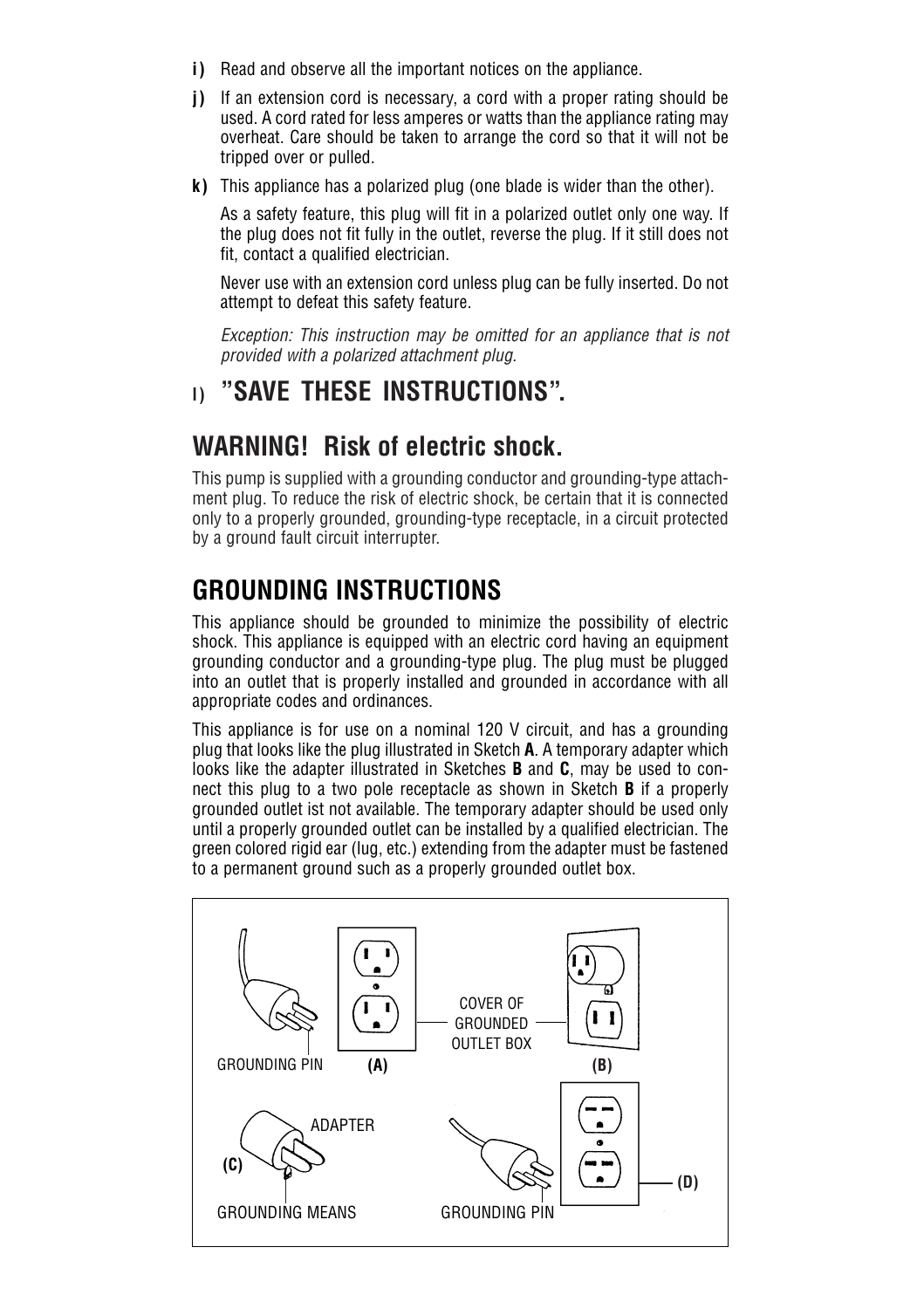#### **Thank you**

for puchasing your new EHEIM pump that provides optimum performance with maximum safety and reliability.

#### **Safety instructions**



**All electrical equipment in the water must be disconnected from the mains during care and maintenance work.**



**The connecting line of this device can not be replaced. When the line is damaged, the device must no longer be used. Never carry the pump by the cable; do not bend the cable.**



**The pumps may only be used in garden ponds and their area of protection if installed according to prevailing regulations. As a means of protection against overly high shock hazard voltage, the installation must show a leakage current safety guard with a rated residual current of no more than 30 mA. Please consult your electrician.**

**This equipment is not intended for use by persons (including children) with limited physical, sensory or mental abilities or for persons with no experience or knowledge unless they are supervised by a person responsible for safety or unless they have received from such a person instructions on how to use the equipment. Children should be supervised to ensure that they do not play with the equipment.**

**Notice: These divices produce magnetic fields which might cause electronic and mechanical disturbances or damages. This also refers to pacemakers. Please consult the manuals of medical equipment for the required safety margins.**   $\mathbf{R}$  | 20 cm  $|\mathbf{R}|$ 



**Attention: Maintenance work presents the risk of crushing the fingers due to high magnetic forces.**

**Do not dispose of this product as normal household waste. Take it to your local refuse collection site.**

**The product is qualified in accordance with the respective national regulations and guidelines and meets EC standards.**



#### **Universal Pump 1046019 - 1046209 – suitable for outdoor use –**

Model: see type plate on pump housing

### **Function**

**A**  $\bigcirc$  Motor body  $\oslash$  fixing plate  $\oslash$  threaded adaptor, pressure side (4) impeller-set  $\sigma$  pump cover with O-ring  $\sigma$  coarse filter  $\sigma$  suction grille  $\circledR$  threaded adaptor, suction side  $\circledR$  cap.

The pump can be used both in and out of the water. It is not self-priming and to operate, must therefore be positioned on the outside of the tank – below the water level.

#### **Putting into operation**

To make it operate, suck briefly at the end of the pressure hose, until water flows to the pump. Do not insert power supply plug until you have done this. A brief noise when the pump starts up is normal.

There are several alternatives for using the hobby pump; when used out of the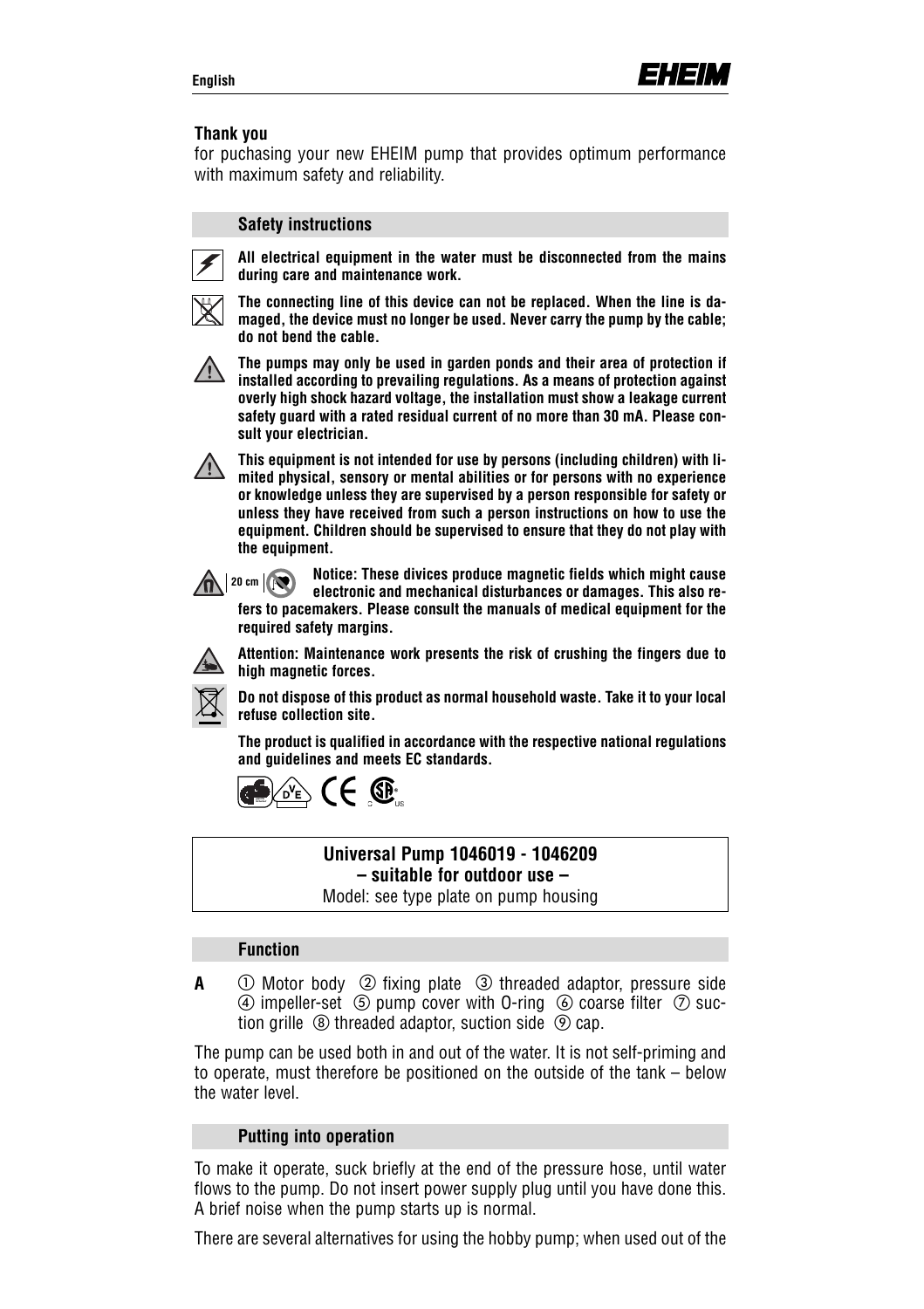water it is preferable to work through the suction nozzle with a hose. If the pump is used in the water, it may be operated only through the incorporated prefilter. For this purpose remove the suction nozzle and cover the suction aperture with the attached cap.

There are two optional connection variations on the pressure side: the threaded adaptor for assembly of a pressure hose or an adaptor for the ascending pipe.

**B/C** The fixing plate can be transposed for universal pump assembly.

#### **Servicing and maintenance**

**D/E** Remove power supply plug. Remove suction grille (squeeze sides lightly) and rinse coarse filter under running water.

If water is badly contaminated, clean filter more frequently. If pump is badly contaminated on suction or pressure side, this will simply lead to noise – time for a thorough cleaning.

Release pump cover **(D)** and remove pump parts as per drawing **(A).** Clean pump vigorously with set of EHEIM cleaning brushes (order no. 4009570) as shown in fig. **E:** Clean pump parts under running water and reassemble in same sequence.

## **Fountain pumps 3146010 - 3146200**

Model: see type plate on pump housing

#### **Function**

**F**  $\bigcirc$  Pump complete with coarse filter  $\bigcirc$  cap  $\bigcirc$  adaptor piece  $\bigcirc$  rising pipe  $(5)$  nozzle head.

The water intake of the pump occurs through the incorporated prefilter. Slip regulating clip over hole of pipe. Place the riser pipe into the adaptor and attach the nozzle head.

## **Universal centrifugal pumps 1046219 - 1046499 – not suitable for outdoor use –**

Model: see type plate on pump housing

Similar to 1046019, but with 1.7 m PVC-cable. Not suitable for outdoor use, neither in swimming pools nor garden ponds.

**Français**



#### **Merci**

d'avoir acheté la nouvelle pompe EHEIM, la garantie d'une efficacité optimale en toute sécurité et d'une fiabilité parfaite.

**Consignes de sécurité**



**Pour tous traveaux de nettoyage et d'entretien, debrancher les appareils électriques immergés ou en contact avec l'eau.**



**La ligne de raccordement de l'appareil ne peut être remplacée. En cas de détérioration de la ligne, cesser d'utiliser l'appareil.**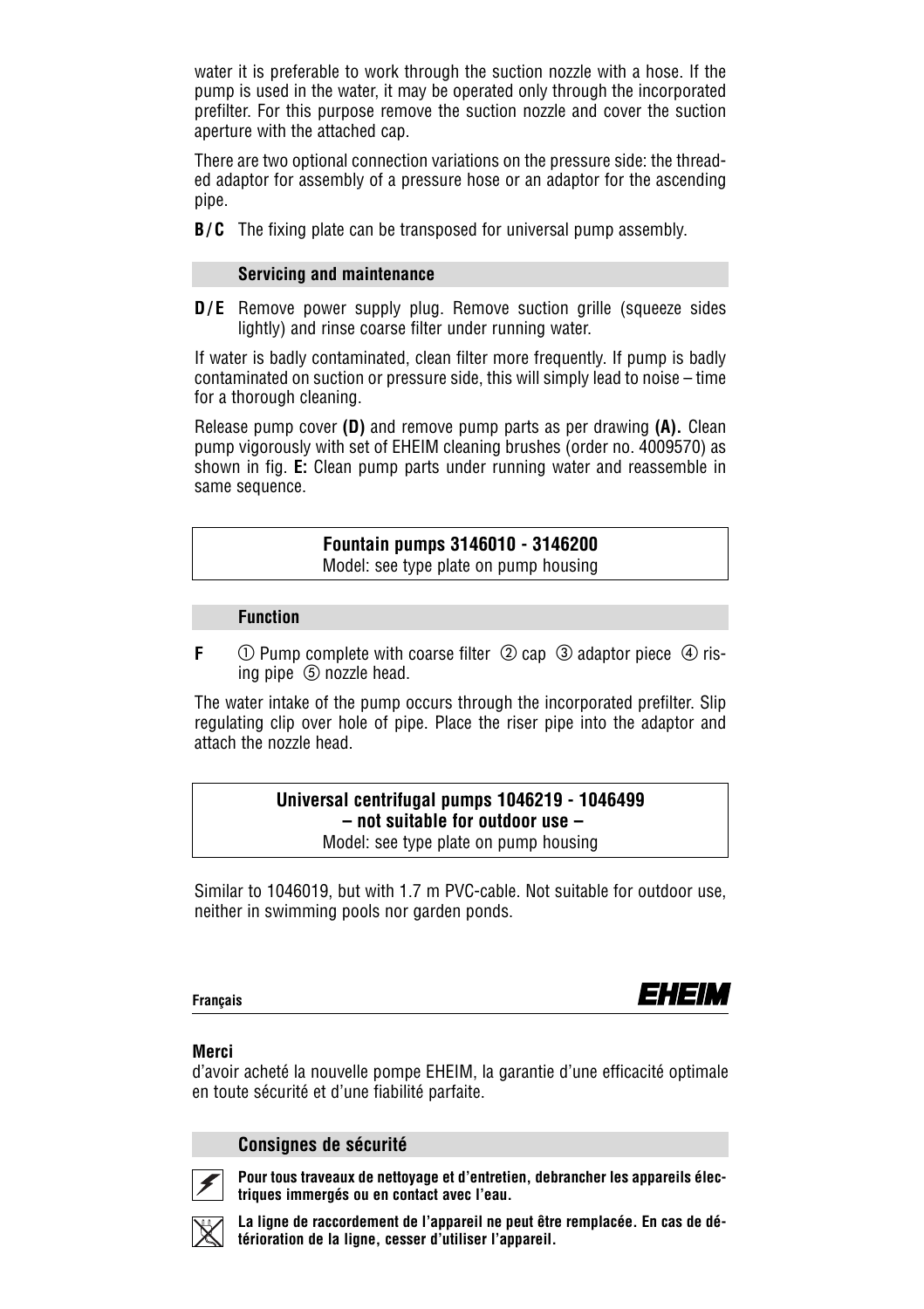**Ne jamais porter la pompe par son câble; ne pas plier le câble.**



**L'utilisation de ces pompes dans des étangs de jardin et leurs zones de protection est autorisée uniquement lorsque l'installation correspond aux réglementations en vigueur. Pour effectuer une protection contre la tension dangereuse de contact, l'installation ne doit pas présenter un dispositif de protection contre les courante de court-circuit avec un courant résiduel de référence de plus de 30 mA. Demandez conseil à votre électricien.**

**Cet appareil n'est pas destiné à être utilisé par des personnes (enfants y compris) aux capacités physiques, sensorielles ou intellectuelles limitées ou dépourvues d'expérience ou de connaissance, à moins qu'elles ne se trouvent sous la surveillance d'une personne responsable de la sécurité ou obéissent à ses recommendations sur la manière d'utiliser l'appareil. Veillez surveiller les enfants afin de pouvoir être certain qu'ils ne jouent pas avec l'appareil.**

**Remarque: avec ces appareils, des champs magnétiques peuvent provoquer des troubles ou des détériorations électroniques et mécaniques. Ceci est également valable pour les stimulateurs cardiaques. Les distances nécessaires de sécurité doivent être relevées dans les manuels de ces appareils médicaux.**  $\mathbf{R}$  | 20 cm  $\mathbf{R}$ 



**Attention: en cas de traveaux de maintenance, risque de coincement en raison de forces magnétiques élevées.**



**Ne pas jeter le présent produit à la poubelle. Ramenez-le à votre lieu de décharge locale.**

**Le produit est autorisé à l'emploi conformément aux réglementations et directives nationales respectivement en vigueur. Il respecte les normes adoptées par l'Union européenne.**



#### **Pompe universelle 1046019 - 1046209 – Adaptées à l'extérieur –**

Version: voir indication de type sur le corps de la pompe

#### **Fonction**

**A**  $\circ$  Corps du moteur  $\circ$  Plaque de fixation  $\circ$  Embout fileté, côté pression (4) Ensemble turbine (5) Couvercle de pompe (6) Préfiltre  $\oslash$  Grille d'aspiration  $\,\circledR$  Embout fileté, côté aspiration  $\,\circledR$  Couvercle de fermeture.

La pompe peut être installée hors de l'eau ou dans l'eau. Elle n'est pas autoaspirante et lors du fonctionnement extérieur il faut la placer sous le niveau de l'eau.

#### **Mise en service**

Pour la mise en route aspirer brièvement à l'extrémité du tuyau de pression jusqu'à ce que l'eau coule vers la pompe. Brancher seulement maintenant le courant électrique. Un bref bruit de démarrage de la pompe est normal. Pour l'installation à l'extérieur.

Pour l'emploi de la Hobbypompe il existe différentes possibilités d'installations: pour le fonctionnement hors de l'eau on procède de préférence à l'aide de l'embout d'aspiration et du tuyau. Si la pompe doit fonctionner à l'état immergé, le passage par le préfiltre intégré est obligatoire. On dévisse dans ce cas l'embout d'aspiration et on obstrue l'ouverture à l'aide du couvercle joint à l'appareil.

Du côte pression on dispose au choix de deux possibilités de raccordement: des embouts filetés pour le montage d'un tuyau de pression ou d'un adaptateur pour le raccordement d'un tube gicleur.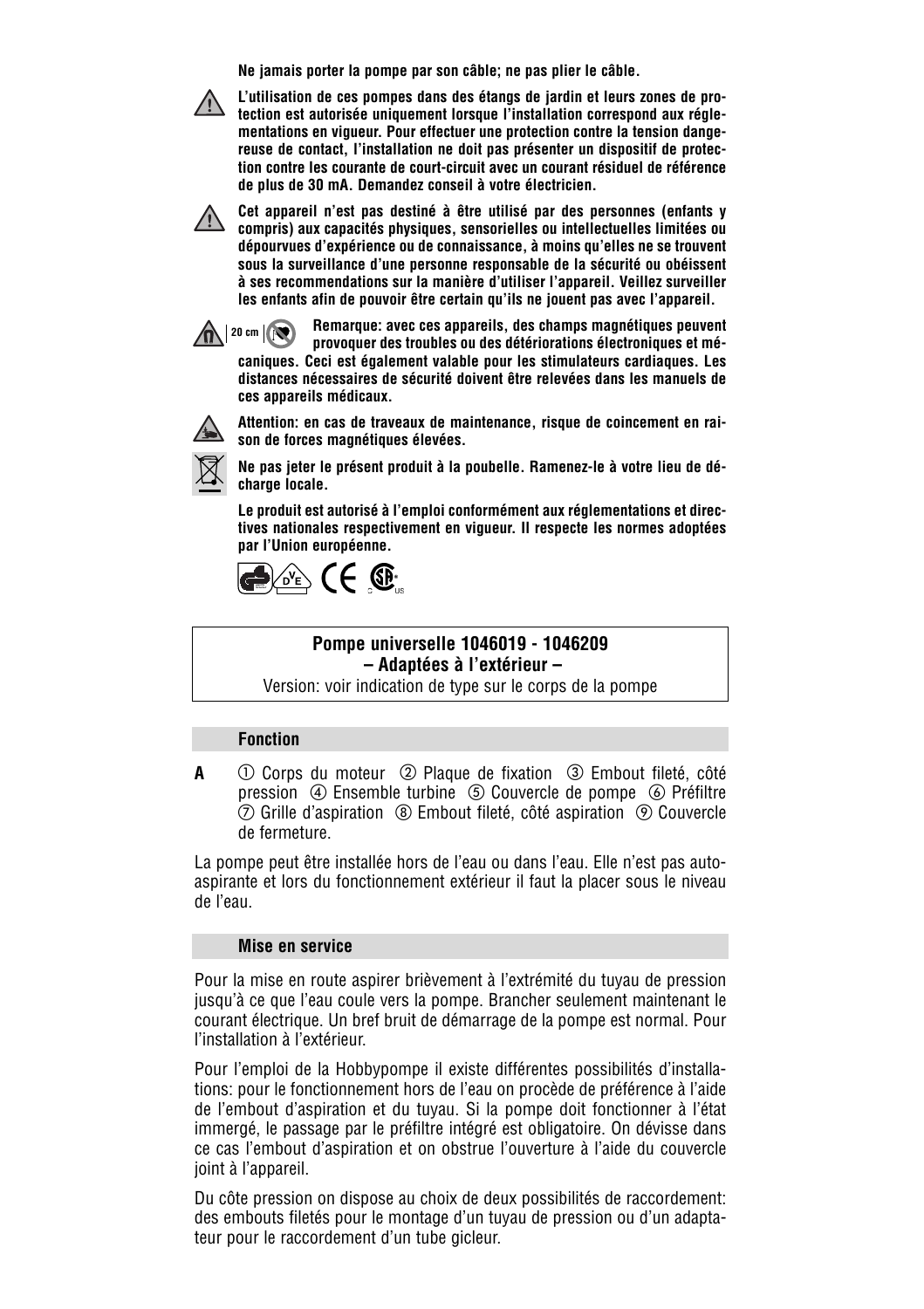**B/C** La plaque de fixation peut être déplacée pour un montage universel de la pompe.

#### **Nettoyage et entretien**

**D/E** Retirer la prise de courant électrique. Enlever la grille d'aspiration (presser légèrement sur les côtés) et rincer le filtre sous l'eau courante.

Dans le cas d'une eau très chargée rincer le filtre plus fréquemment. Si la pompe est trés encrassée du côté aspiration ou pression cela amène un bruit fort qui signale qu'il est temps de procéder au nettoyage approfondi.

Débloquer le couvercle **(D)** et retirer les éléments de la pompe conformément du dessin **(A).** Bien nettoyer la pompe à l'aide du set de brosses EHEIM (Réf. 4009570), comme indiqué sur la figure **E.** Nettoyer les éléments de la pompe sous l'eau courante et ensuite les remonter dans l'ordre indiqué.

#### **Pompe de fontaine 3146010 - 3146200**

Version: voir indication de type sur le corps de la pompe

#### **Fonction**

**F**  $\odot$  Pompe complète avec préfiltre  $\oslash$  Couvercle  $\oslash$  Adaptateur  $\oslash$  Tube élévateur Gicleur.

La pompe aspire par principé à travers le préfiltre intégré. Glisser le clip de régulation par-dessus le trou du tube élévateur. Fixer le tube élévateur dans l'adaptateur et placer le gicleur.

> **Pompe rotative-universelle 1046219 - 1046499 – Non adaptées pour l'extérieur –**

Version: voir indication de type sur le corps de la pompe

Construction identique à 1046019. Son câble PVC de 1,7 de long ne permet pas l'emploi pour bassins de plein air.

**Nederlands**



#### **Hartelijk dank**

Voor het kopen van Uw nieuwe EHEIM-pomp, die optimale capaciteit combineert met veiligheid en betrouwbaarheid.

#### **Veiligheidsvoorschriften**



**Bij onderhoudswerkzaamheden alle stekkers van de zich in het water bevin-**



**dende apparaten uit het stopcontact halen. De aansluitkabel van dit apparaat kan niet vervangen worden. Bij beschadi-**

**ging van de kabel mag het apparaat niet meer gebruikt worden. Pomp nooit aan de kabel dragen; kabel niet knikken.**



**Het gebruik bij tuinvijvers of in de buurt daarvan is alleen toegestaan als de installatie aan de voorschriften voldoet. Ter bescherming tegen te hoge aanrakingsspanning mag de pomp alleen aangesloten worden op een geaarde contactdoos, die is aangesloten achter een aardlekschakelaar met een nominale aanspreekstroom van ten hoogste 30 mA. Raadpleeg Uw elektroninstallateur.**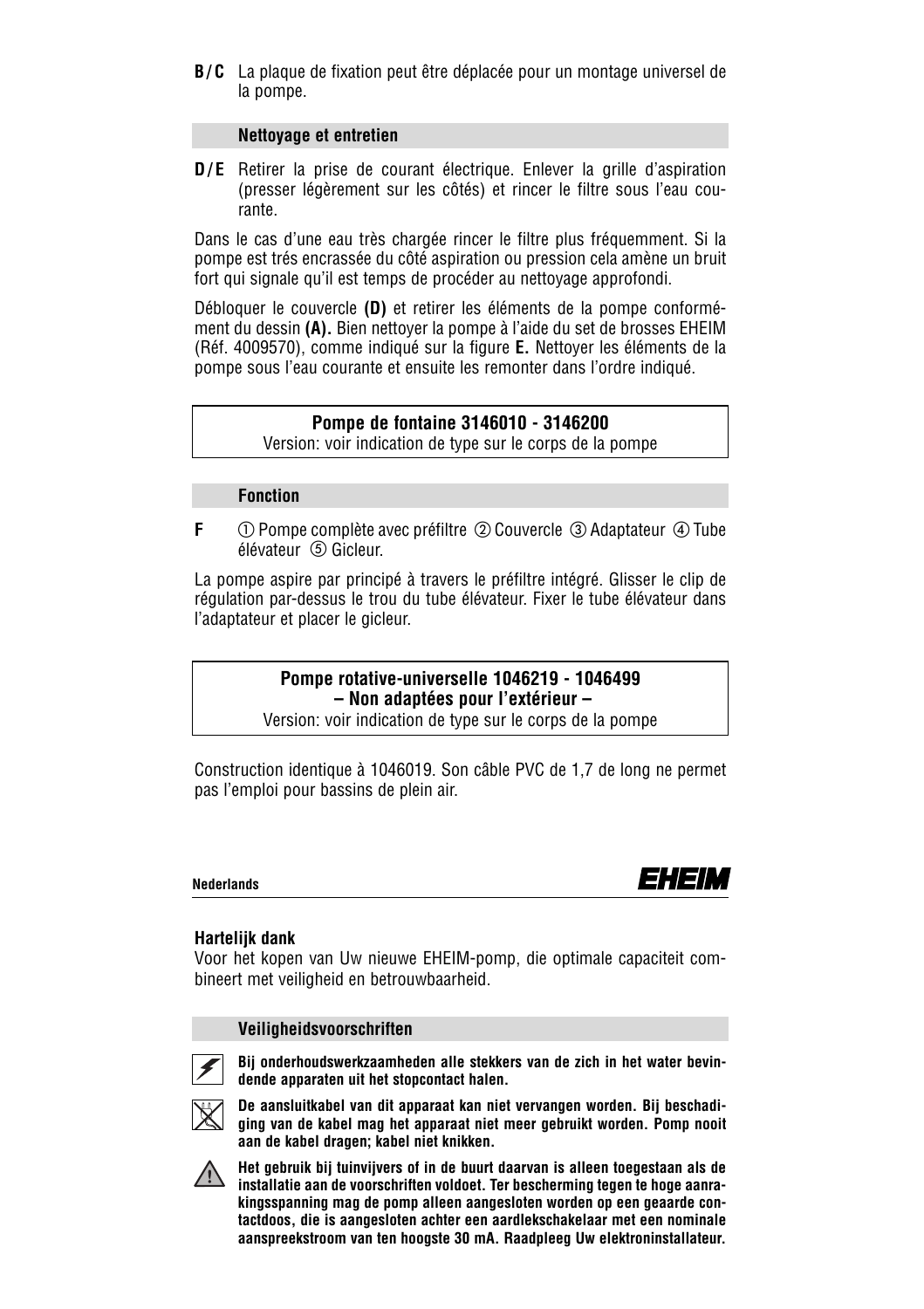**Dit toestel is niet voorzien voor gebruik door personen (kinderen inbegrepen) met beperkt fysiek, sensorisch of geestelijk vermogen of met gebrekkige ervaring of kennis behalve indien een voor de veiligheid bevoegde persoon op hen toezicht houdt of hen instructies heeft gegeven met betrekking tot de bediening van het toestel. Op kinderen moet toezicht worden gehouden om te garanderen dat ze niet met het toestel spelen.**



**Waarschuwing: Bij deze apparaten kunnen magnetische velden elektronische en mechanische storingen of beschadigingen veroorzaken. Dit geldt ook voor pacemakers. De vereiste veiligheidsafstand zijn in de handboeken van deze medische apparaten te vinden.**



**Let op: Door de grote kracht van de magneten kunnen bij het onderhoud kneuzingen veroorzaakt worden.**



**Dit product niet in het normale huisvuil gooien. Breng het naar uw lokaal afvalverwerkingspunt.**

**Dit product is volgens de verschillende nationale voorschriften en richtlijnen erkend en komt overeen met de EU-normen.**



#### **Universeel-pomp 1046019 - 1046209 – voor buitengebruik geschikt –**

uitvoering: zie typeplaatje op het pomphuis

#### **Functie**

**A**  $\Box$  Motordeel  $\oslash$  bevestigingsplaat  $\oslash$  slangpilaar, drukzijde  $\oslash$  pomprad-set  $\circled{S}$  pompdeksel  $\circled{S}$  groffilter  $\circled{S}$  aanzuigzeef  $\circled{S}$  slangpilaar, zuigzijde  $\circledcirc$  afsluitdeksel.

De pomp kan zowel in als buiten het water gebruikt worden. Zij is niet zelfaanzuigend en men moet haar derhalve bij toepassing buiten het water onder het niveau van de waterspiegel plaatsen.

#### **Ingebruikname**

Bij ingebruikname aan drukslangeinde kort aanzuigen tot water in de pomp komt. Eerst dan stekker in stopcontact. Een kort aanloopgeruis is normaal. Voor buitengebruik is de pomp volgens de voorschriften met een 10 m kabel uitgerust.

Men kan de hobbypomp op verschillende manieren gebruiken: Bij gebruik buiten het water wordt bij voorkeur via de aanzuigpilaar met een slang gewerkt. Wordt de pomp in het water gebruikt dan mag ze slechts met de geïntegreerde voorfilter uitgerust zijn. In dat geval de zuigpilaar verwijderen en de aanzuigopening van de afsluitdeksel voorzien.

Aan de drukzijde staan naar keuze 2 aansluit-varianten ter beschikking: De slangpilaar voor montage van een drukslang of een adapter voor de stijgbuis.

**B/C** De bevestigingsplaat kan men t.b.v. een universele pompmontage verzetten. Pomp nooit aan de kabel optillen, kabel niet knikken.

#### **Reiniging en onderhoud**

**D/E** Stekker uit stopcontact. Aanzuigzeef afnemen (aan de kant licht indrukken) en groffilter onder stromend water uitspoelen.

Bij sterk vervuild water groffilter vaker reinigen. Indien zuig- of drukzijde pomp sterk vervuild is leidt dat tot flink geruis: Tijd voor grondig schoonmaken.

Pompdeksel ontgrendelen **(D)** en pompdelen overeenkomstig tekening **(A)**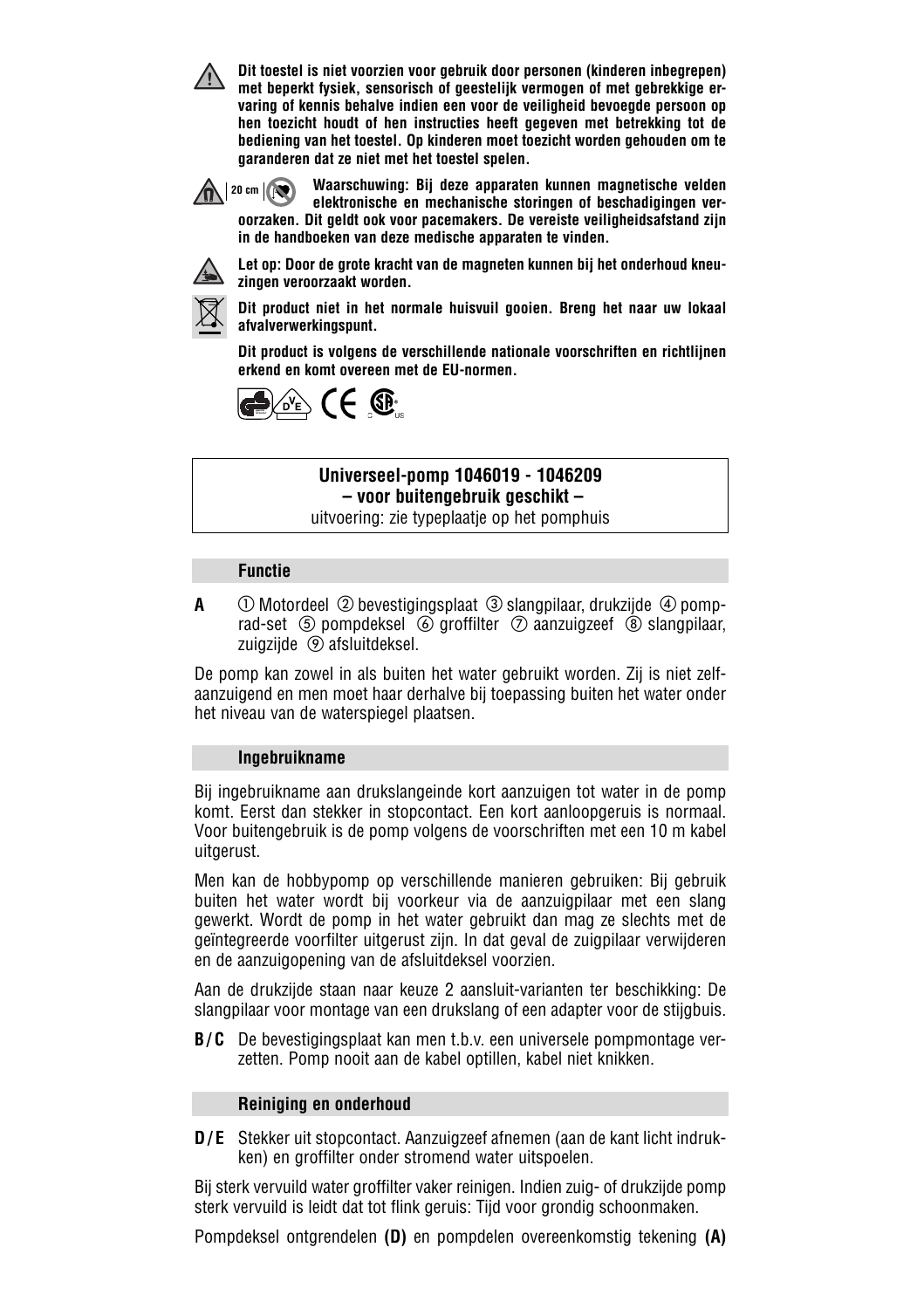uitnemen. Pomp, zoals afgebeeld onder **E,** met EHEIM-borstelset (bestelnr. 4009570) goed schoonmaken; pompdelen onder stromend water reinigen en daarna in dezelfde volgorde terugplaatsen.

## **Fonteinpomp 3146010 - 3146200**

uitvoering: zie typeplaatje op het pomphuis

#### **Functie**

**F**  $\Box$  Pomp compleet met groffilter  $\oslash$  afsluitdeksel  $\oslash$  adapter  $\oslash$  stijgbuis (5) sproeierkop.

De pomp zuigt normaliter via de geïntegreerde voorfilter aan. Het reguleerventiel wordt over het gat van de stijgbuis geschoven.

Stijgbuis in adapter steken en sproeierkop opzetten.

#### **Universele centrifugaal-pomp 1046219 - 1046499 – niet voor buitengebruik geschikt –** uitvoering: zie typeplaatje op het pomphuis

Constructie als 1046019, evenwel met 1,7 m PVC-kabel. Niet voor buitengebruik, niet voor zwembaden en tuinvijvers.

#### **Svenska**



#### **Tack**

för att du har bestämt dig för en EHEIM pump som kan garantera optimal prestanda i kombination med bästa säkerhet och tillförlitlighet.

#### **Säkerhetsanvisningar**



**Skilj strömförsörjningen från nätet till elutrustningen som ligger i vattnet innan du utför underhåll eller skötsel.**



**Nätkabeln till denna pump kan inte bytas ut. Om kabeln har skadats får du inte längre använda pumpen. Bär aldrig pumpen i kabeln. Vik inte kabeln.**



**Pumpen får endast användas i trädgårdsdammar samt inom det angränsande skyddsområdet om installationen uppfyller kraven i gällande föreskrifter.**

**För att användaren ska skyddas mot alltför höga beröringsspänningar måste pumpen ha anslutits till ett uttag som är kopplat till en jordfelsbrytare med en nominell läckström på max. 30 mA. Kontakta en behörig elektriker.**



**Denna apparat är inte avsedd att användas av personer (inklusive barn) med begränsad fysisk, sensorisk eller mental förmåga eller som saknar erfarenhet och/eller kunskaper, om inte vederbörande står under uppsikt av en person som ansvarar för säkerheten eller erhåller anvisningar från denna person om hur apparaten ska användas.**

**Barn ska övervakas för att säkerställa att de inte leker med apparaten.**



**Obs! Vid dessa pumpar kan magnetfält framkalla elektroniska eller mekaniska störningar eller skador.**





**Varning! Risk för klämskador vid underhåll pga. höga magnetiska krafter.**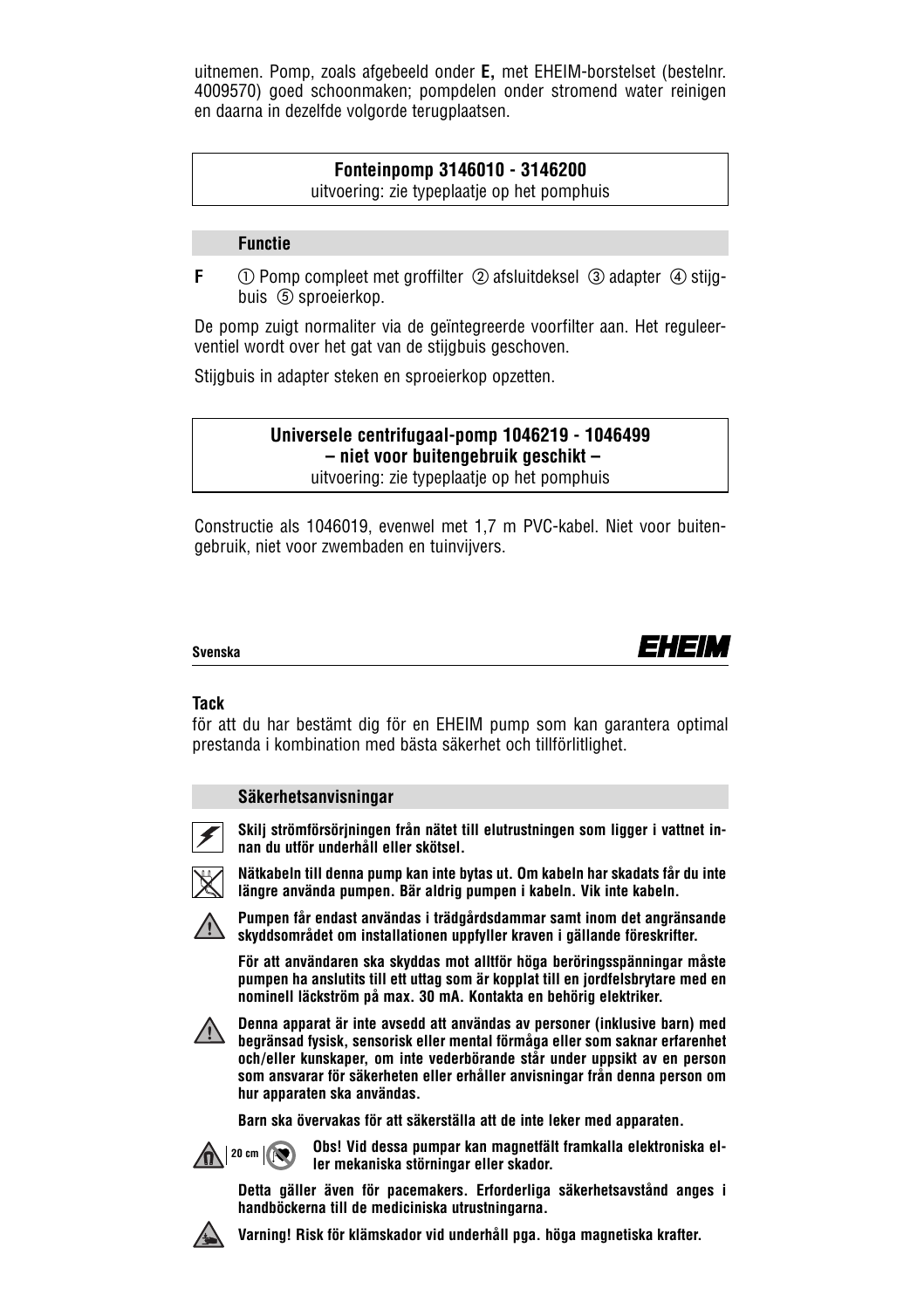

**Denna produkt ska inte kastas bort i de normala hushållssoporna. Lämna in den till det lokala återvinningsstället.**

**Produkten har godkänts enligt gällande nationella föreskrifter och direktiv och uppfyller tillämpbara EU-direktiv.**



#### **Universalpumpar 1046019 - 1046209 – Lämplig för utomhusbruk –** Version: se typskylten på pumphuset

#### **Funktion**

**A**  $\bigcirc$  Motordel  $\oslash$  Fästplatta  $\oslash$  Anslutningsstuds – utlopp  $\oslash$  Pumphjuls-set  $\circled{S}$  Pumphuslock  $\circled{S}$  Grovfilter  $\circled{S}$  Gallerkåpa – insug  $\circled{S}$  Anslutningsstuds – inlopp Täckplatta – insug.

Pumpen kan användas såväl under som ovan vatten. Den är inte självsugande och måste därför vid drift ovan vatten placeras under vattenytans nivå.

#### **Driftstart**

För igångssättning suger man lite vid tryckslangens slut tils vatten rinner in i pumpen. Sätt först nu i kontakten. Ett kort igångsättningsoljud är normalt.

Användningsområdena för Hobbypumpen är många. Vid användning ovan vatten är det lämpligt att ha en slang över anslutningsnippeln. Används pumpen under vatten, får den bara drivas över det integrerade förfiltret. Anslutningsnippeln skruvas då av och insugsöppningen försluts med tillslutningslocket.

På trycksidan har man två anslutningsalternativ att välja på; anslutningsnippeln för att koppla på en tryckslang eller en mellandel för stigarröret.

**B/C** Fästplattan lämpar sig för alla pumpmontage.

#### **Underhåll och rengöring**

**D/E** Dra ut kontakten. Ta av insugsgallret (tryck ihop det och vrid lätt) och skölj grovfiltret under rinnande vatten.

Vid stark vattenförorening bör grovfiltret rengöras oftare. Om pumpen vid sug- eller trycksidan är starkt igensatt, leder detta till en högre ljudnivå vid drift. Då är det tid för grundlig rengöring.

Frigör pumplocket **(D)** och ta ut pumpdelarna enligt skiss **(A).** Rengör pumpen såsom bild **E** visar med EHEIMs set av rengöringsborstar (nr. 4009570). Rengör pumpdelarna under rinnande vatten och sätt efter hand ihop dem igen.

## **Springbrunnspumpar 3146010 - 3146200**

Version: se typskylten på pumphuset

#### **Funktion**

**F**  $\bigcirc$  Pump komplett med grovfilter  $\bigcirc$  Tillslutningslock  $\bigcirc$  Mellandel 4) Stigarrör 5 Strilhuvud.

Pumpen suger huvudsakligen in över det integrerade förfiltret. Reglerclipset skjuts över stigarrörets hål.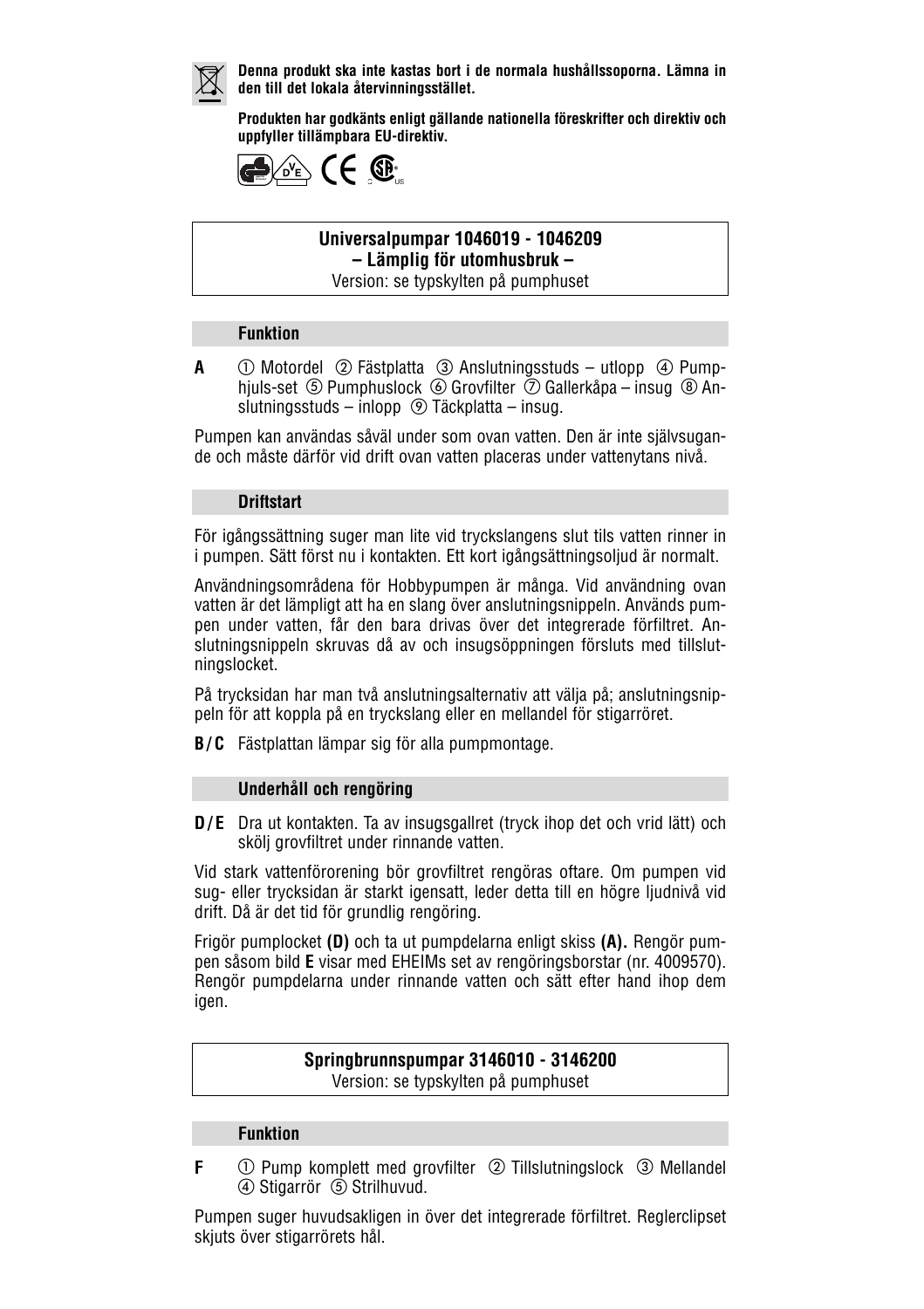Montera stigarröret i adaptern och fäst strilhuvudet på toppen.

#### **Universal Cirkulationspump 1046219 - 1046499 – Ej lämplig för utomhusbruk –** Version: se typskylten på pumphuset

Samma konstruktion som 1046019. Med 1,7 m PVC-kabel. Ej lämplig för utomhusbruk.

**Norsk**



#### **Mange takk**

for innkjøpet av din nye EHEIM pumpe, som tilbyr optimal effekt og samtidig høyeste sikkerhet og pålitelighet.

#### **Sikkerhetsinstrukser**



**Ved vedlikeholdsarbeider og pleie må alle de elektroapparatene som befinner seg i vannet skilles fra nettet.**



**Forbindelsesledningen til dette apparatet kan ikke erstattes. Dersom ledningen blir skadet, må apparatet ikke brukes lengre. Bruk aldri kabelen til å bære pumpen med; kabelen skal heller ikke bøyes.**



**Bruk av pumpen i hagedammer og i området rundt disse er kun tillatt under forutsetning av at installasjonen er i samsvar med gjeldende forskrifter. Til beskyttelse mot for høy berøringsspenning må installasjonen være utstyrt med en verneinnretning mot feilstrøm med en målt reststrøm på ikke mer enn 30 mA. Vennligst spør din elektrofagmann.**



**Dette apparatet er ikke egnet for bruk av personer (inklusive barn) med nedsatte fysiske, sensoriske eller mentale evner eller med manglende erfaring og/eller manglende kunnskaper, med mindre disse personene er under oppsikt av en annen person som er ansvarlig for deres sikkerhet eller har fått anvisninger fra en slik person om hvordan apparatet skal brukes.**

**Barn skal holdes under oppsikt for å unngå at de leker med apparatet.**



**Merk: Ved disse apparatene kan magnetfelt forårsake elektroniske og mekaniske forstyrrelser eller skader. Dette gjelder også for pacemakers. De nødvendige sikkerhetsavstandene står oppført i håndbøkene som tilhører disse medisinske apparatene.**



**OBS! Ved vedlikeholdsarbeider er det fare for å skade seg pga. sterke magnetkrefter.**



**Produktet må ikke kastes som vanlig husholdningsavfall. Det skal leveres til ditt lokale deponi.**

**Produktet er prøvet ifølge de respektive nasjonale forskrifter og er i samsvar med EU-normene.**



**Universalpumper 1046019 - 1046209 – Egnet for utendørs bruk –** Utførelse: Se typeskiltet på pumpehuset

**Funksjon**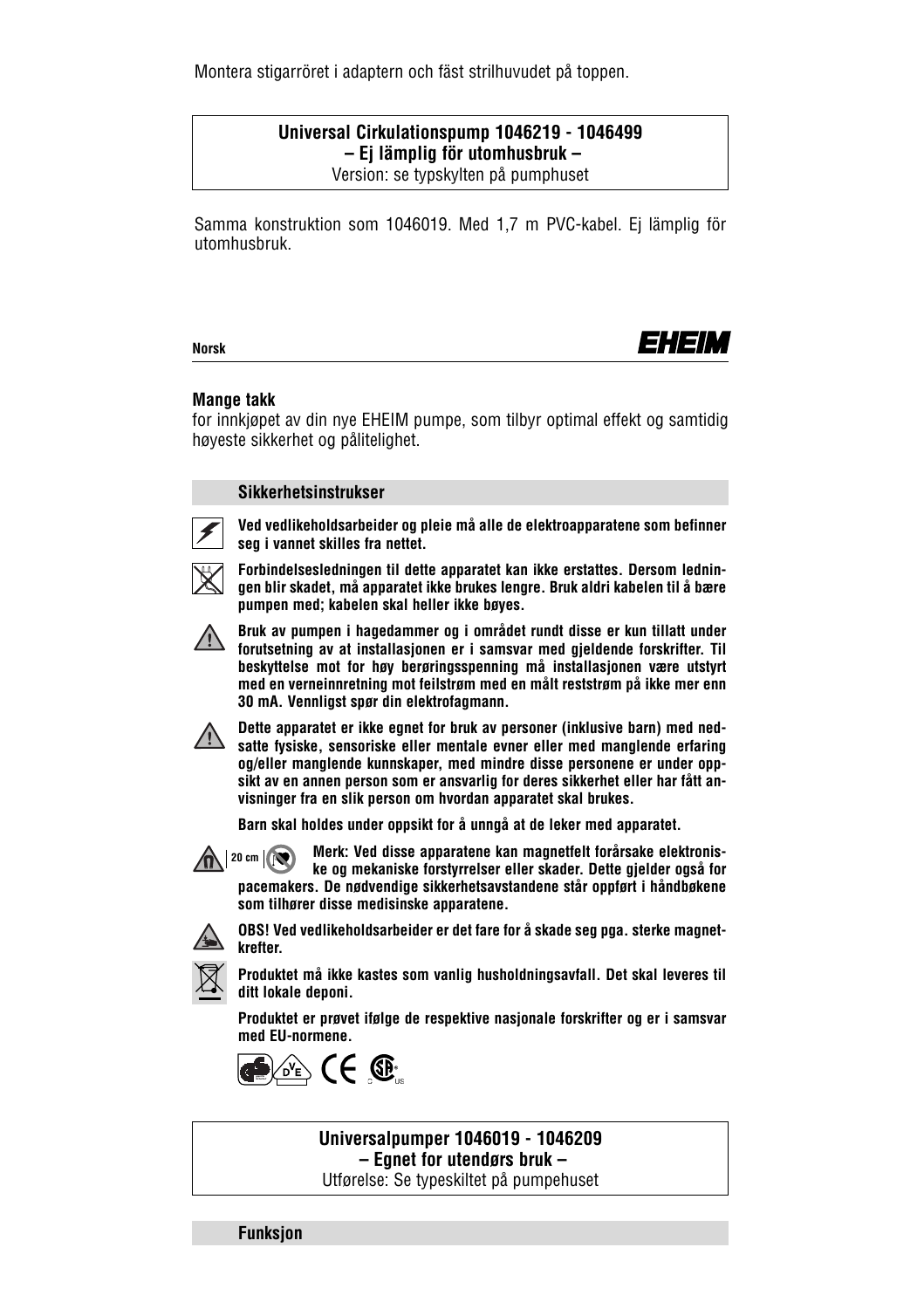**A**  $\bigcirc$  Motorhus  $\oslash$  Festeplate  $\oslash$  Gjengestuss, utløp  $\oslash$  Pumpehjul, komplett  $\circledS$  Pumpedeksel  $\circledS$  Grovfilter  $\circled{T}$  Sugerist  $\circledR$  Giengestuss, innsugning <sup>(2)</sup> Endelokk.

Pumpen kan brukes både nedsenket i vann og frittstående. Den er ikke selvsugende /stratende, og bør derfor plasseres under vannstanden der den skal brukes.

#### **Igangsettelse**

Ved oppstart av pumpen, sug i slangeenden på trykksiden inntil det kommer vann i pumpen. Først da skal strømmen tilkobles. Litt støy ved opstart er normalt.

For utendørsbruk er pumpen forskriftsmessig utstyrt med en 10 m kabel.

Det finnes flere bruksområder for denne Universal-hobbypumpe: Når pumpen brukes utenfor vann, kobles en slange til tilslutningsrøret på sugesiden. Ved bruk nedsenket i vann brukes det integrerte forfilter. Tilslutningsrøret på sugesiden skrues da ut, og åpningen lukkes med det medfølgende deksel.

På trykksiden finnes to tilslutningsalternativer. Det ene er et tilslutningsrør for slange. I tillegg finnes en adapter til stigerøret.

**B/C** Festeplaten kan flyttes og tilpasses flere montasjebehov. Pumpen må aldri løftes etter kabelen, og kabelen må ikke bøyes.

#### **Stell og vedlikehold**

**D/E** Ta ut kontakten. Løsne og ta av forfiltergitteret (trykk forsiktig på sidene) og skyll grovfilteret grundig i kaldt vann.

Hvis vannet der pumpen er i bruk er meget skittent, bør grovfilteret rengjøres ofte. Hvis rørene på trykk eller sugeside er tilsmusset, fører dette gjernetil støy. En grund rengjøring er da nødvendig.

Åpne pumpehuset ved å vri holder-ringen. **(D)** Ta ut pumpedelene som bilde **(A)** viser. Rens pumpedelene i rennende vann, og alle rørstykker men en egnet rensebørste **(E)** (Best. nr. 4009570). Sett deretter pumpen sammen igjen nøyaktig som tegningen viser.

### **Fontenepumpene 3146010 - 3146200**

Utførelse: Se typeskiltet på pumpehuset

#### **Funksjon**

**F**  $\odot$  Pumpe komplett med grovfilter  $\oslash$  Lukkedeksel  $\oslash$  Adapterstykke 4) Stigerør 5 Dysehode.

Pumpen suger vann gjennom det integrerte forfilteret. Reguleringsklipsen trykkes over hullet i stigerøret.

Monter stigerøret på medfølgende rørkobling som igjen kobles på pumpens dysehode.

## **Universal-sirkulasjonspumpe 1046219 - 1046499 – Ikke egnet for utendørs bruk –**

Utførelse: Se typeskiltet på pumpehuset

Likedan oppbygd som 1046019, med kabel på 1,7 m. Egner seg ikke for utendørs bruk.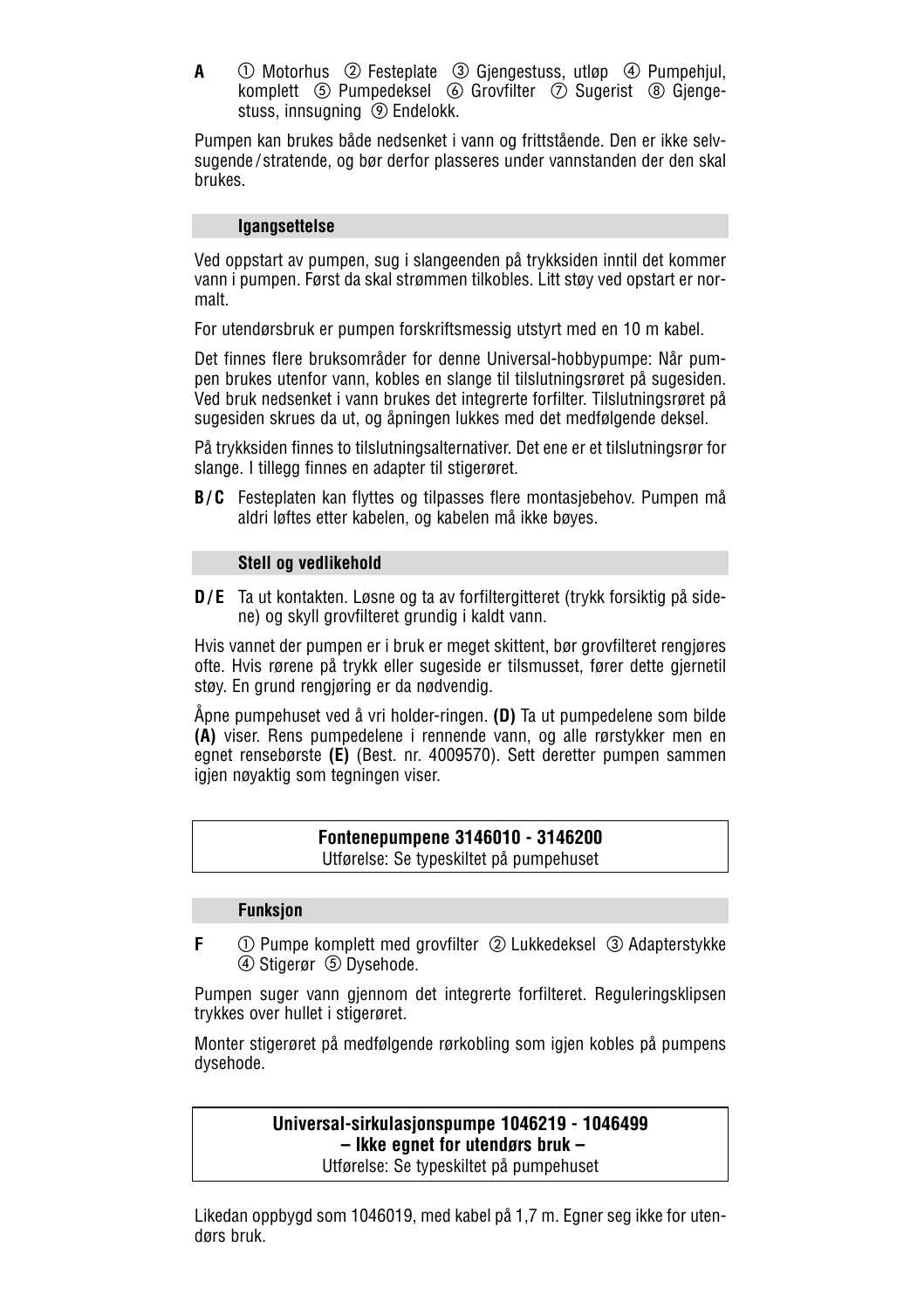#### **Paljon kiitoksia**

siitä että ostitte uuden EHEIM pumpun, joka tarjoaa teille parhaan mahdollisen työsuorituksen ja joka on erittäin turvallinen ja luotettava.

#### **Turvallisuusmääräykset**



**Huolto- ja hoitotoimien aikana on kaikki vedessä olevat sähkölaitteet irroitettava sähköverkosta.**



**Tämän laitteen verkkoliitäntäjohtoa ei voi vaihtaa uuteen. Jos johto vahingoittuu, ei laitetta saa enää käyttää. Älä koskaan kanna moottoria johdosta; älätaita johtoa.**



**Pumpun käyttö puutarhaaltaissa ja niiden suojaalueella on sallittua vain, jos asennus on suoritettu voimassa olevien säädöksien mukaisesti. Suojana liian korkeaa kosketusjännitettä vastaan asennuksessa on oltava virhevirta-suojalaite, jossa on korkeintaan 30 mA:n mittausjäännösvirta. Kysykää sähköasiantuntijaltanne.**



**Tätä laitetta ei ole tarkoitettu sellaisten henkilöiden (mukaanlukien lapset) käyttöön, joiden fyysiset, sensoriset tai henkiset kyvyt ovat puutteelliset johtuen kokemuksen ja/tai tiedon puutteesta, ellei turvallisuudesta vastuussa oleva henkilö valvo käyttöä tai ole antanut ohjeita miten laitetta käytetään asianmukaisesti. Valvo lasten käyttäytymistä ja varmista, että he eivät leiki laitteella.**

**Viite: Magneettikentät voivat aiheuttaa näissä laitteissa elektronisia tai mekaanisia häiriöitä tai vauriotia. Tämä koskee myös sydämen tahdistinta. Tarpeelliset turvallisuusetäisyydet voidaan löytää näiden lääke tieteellisten laitteiden käsikirjoista.**  $\mathbf{R}$  | 20 cm  $|\mathbf{R}|$ 



**Huomio: huoltotöissä ruhjontavaara suurten magneettivoimien johdosta.**

**Tätä pumppua ei saa hävittää tavallisten kotitalousjätteiden joukossa. Toimita käytöstä poistettu laite asianmukaiseen jätteenkeruupisteeseen.**

**Tuote on hyväksytty kunkin maan kansallisten määräysten ja ohjesääntöjen mukaan ja se vastaa EU-standardien määräyksiä.**



#### **Yleispumput 1046019 - 1046209 – sopivia avomaakäyttöön –**

Valmistustapa: katso nimilaattaa pumpun suojuksessa

#### **Toiminta**

**A** ① Moottorirunko ② Kiinnityslevy ③ Kierreistukka, paineenpuoleinen Pumppupyöräsarja Pumpun kansi O-renkaineen Karkeasuodatin  $\oslash$  Imuristikko  $\oslash$  Kierreistukka, imupuoleinen  $\oslash$  Sulkukansi.

Pumppua voidaan käyttää sekä veden alla että ilmatilassa. Pumppu ei ole itseimevä, joten se täytyy ilmatilassa käytettäessä asentaa veden pintatason alapuolelle.

#### **Käyttöönotto**

Pumppua käyttöön otettaessa imetään poistoletkun päästä vettä siten että se virtaa pumpuun. Vasta tämän jälkeen kytketään pumppu verkkovirtaan. On normaalia, että pumppu tällöin lyhtaikaisesti pitää kovempaa ääntä.

Hobby-pumppua voidaan käyttää monella eri tavalla: veden ulkopuolella pump-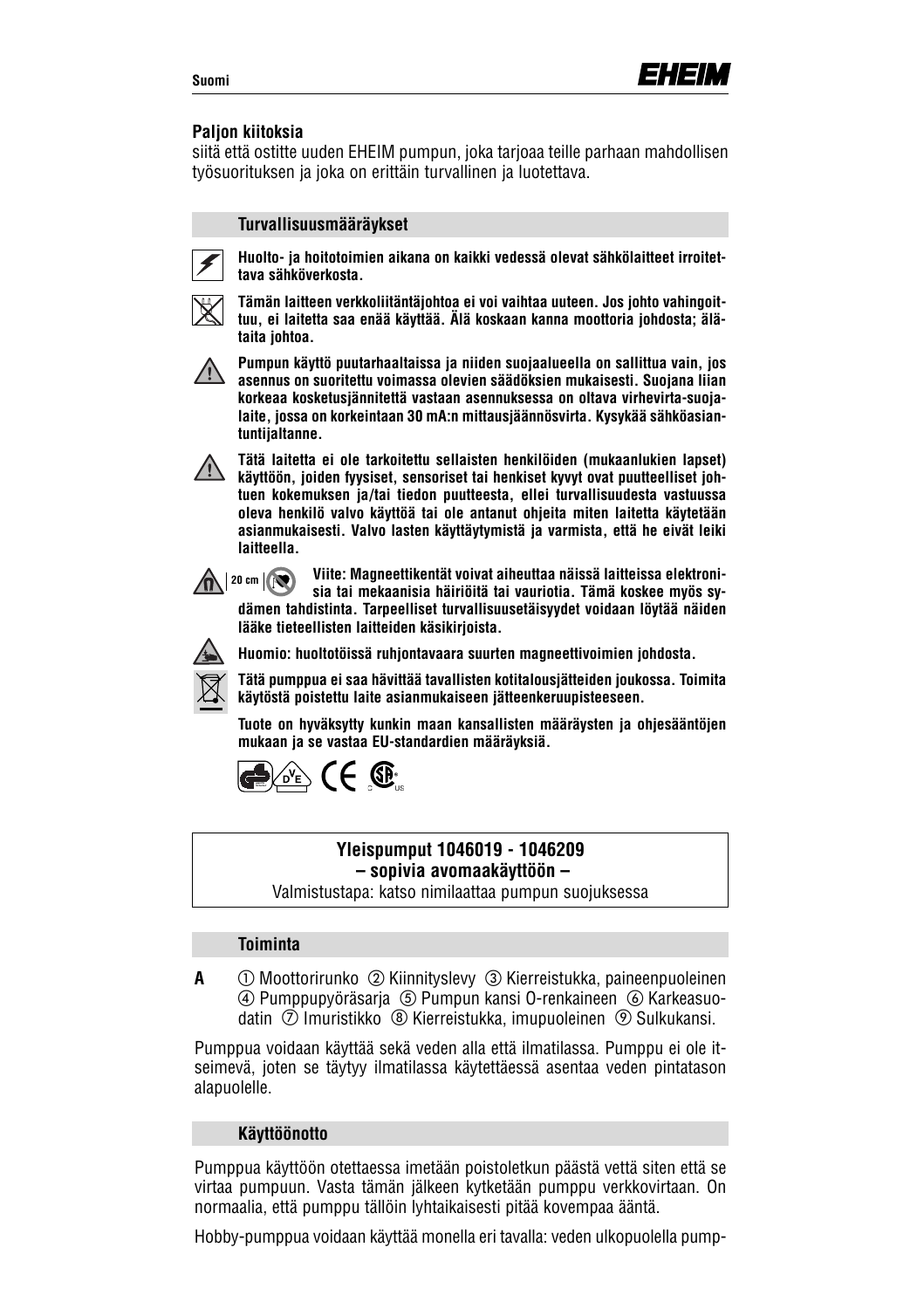pua käytettäessä yhdistetään letku pumpuun suuttimella. Kun pumppua käytetään vedessä, on aina käytettävä pumpuun päähän asennettavaa esisuodatinta. Tätä tarkoitusta varten poistetaan suutin ja aukko peitetään suljinosalla.

Poistopuolen ulostuloaukko voidaan yhdistää kahdenlaisilla yhdyskappaleilla: letkuun liitettävälla kierreliittimellä tai eri suuttimiin sovitettavalla kierreliitimellä tai eri suuttimiin sovitettavalla kierreliitimellä.

**B/C** Kiinnityslista voidaanasentaa pumpuun eri puolille.

#### **Hoito ja huolto**

**D/E** Vetäkää johto sähköverkosta. Irroittakaa imusiivilä puristaen kevyesti sivuista ja puhdistakaa esisuodatin juoksevan veden alla.

Jos vesi on kovin likaista on esisuodatin puhdistettava usein. Jos pumppu on imu- tai poistopuolella hyvin likainen, ääni voimistuu, ja silloin on aika suorittaa perusteellinen puhdistus.

Kiertäkää lukkorengas irti **(D)** ja irroittakaa pumpun osat **(A).** Pumppu harjataan puhtaaksi harjoilla (til.nro 4009570) kuten kuvassa **E.** Osat puhdistetaan juoksevan veden alla ja asetetaan jälleen paikoilleen kuvan osoittamassa järjestyksessä.

#### **Suihkulähdepumppu 3146010 - 3146200**

Valmistustapa: katso nimilaattaa pumpun suojuksessa

#### **Toiminta**

**F**  $\circ$   $\circ$  Täydellinen pumppu esisuodattimen kanssa  $\circled2$  Suljiinosa  $\circled3$  Sovitettava kierreliitin 4 Nousuputki 5 Suihkusuutin.

Pumppu imee pääsasiallisesti esisuodattimen kautta. Suihkukorkeuden säädin työnnetään nousuputkessa olevan aukon päälle. Laittakaa nousuputki kierreliittimeen ja kiinnitäkää suihkusuutin.

#### **Universal keskipakopumppu 1046219 - 1046499 – ei sovi avomaakäyttöön –** Valmistustapa: katso nimilaattaa pumpun suojuksessa

Samanlainen kuin 1046019, varustettu 1,7 m kaapelilla (PVC), oi sovellu ulkoilmakäyttöön.

#### **Dansk**



#### **Tak,**

fordi du har valgt at købe en EHEIM-pumpe, der vil arbejde optimalt med den største sikkerhed og pålidelighed.

#### **Sikkerhedsanvisninger**



**Ved eftersyn og vedligeholdelsesarbejde skal alle elektriske apparater, der befinder sig under vand, afbrydes fra nettet.**

**Tilslutningsledningen på dette apparat kan ikke udskiftes. Hvis ledningen bliver beskadiget, må apparatet ikke anvendes længere.**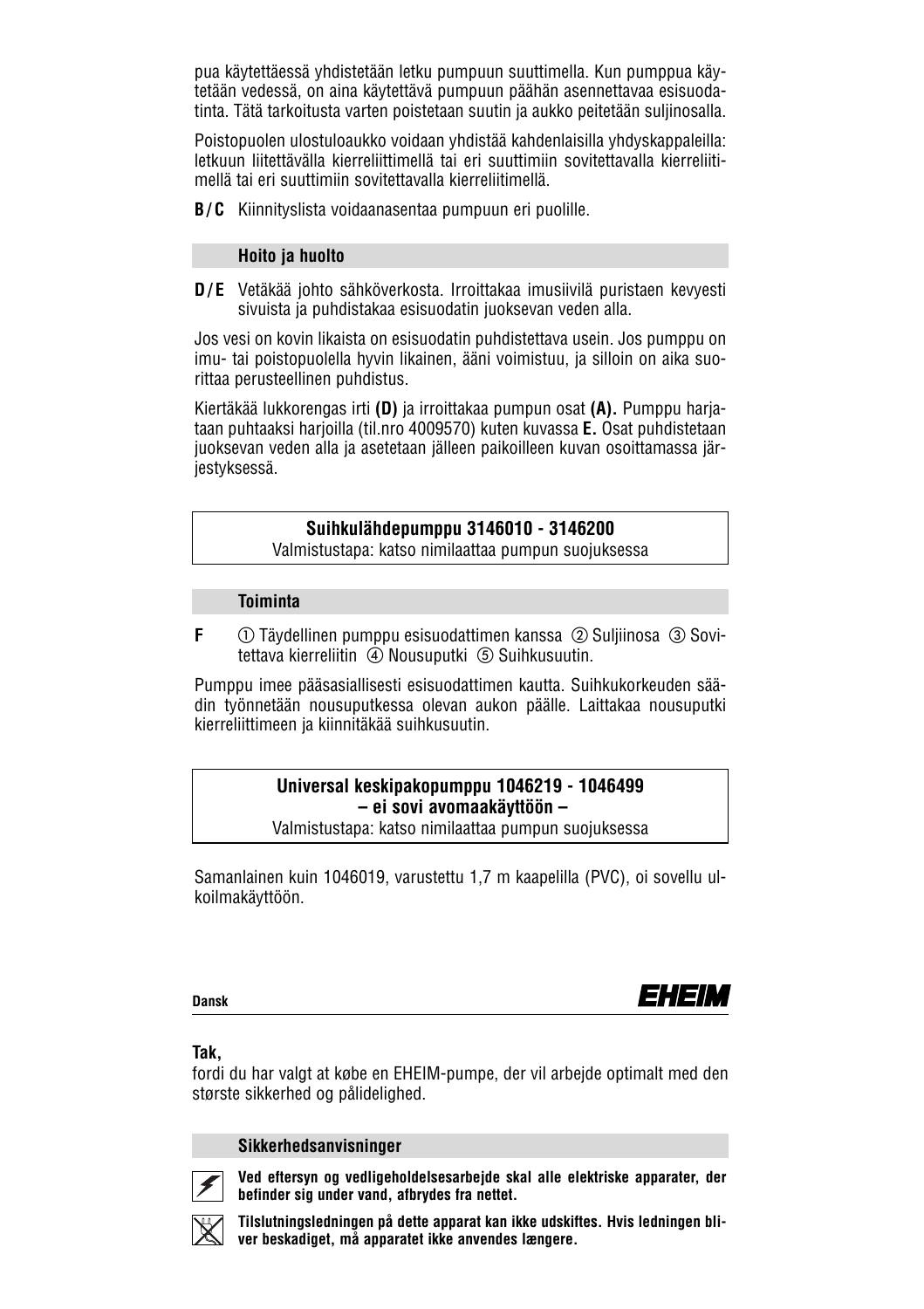**Bær aldrig pumpen i ledningen, og undgå at lave knæk på ledningen.**



**Anvendelse i havebassiner og i deres umiddelbare nærhed er kun tilladt, hvis installationen opfylder de gældende forskrifter.**

**Som beskyttelse mod for høj berøringsspænding skal installationen være forsynet med en fejlstrømsanordning med en målt reststrømstyrke på ikke over 30 mA. Spørg en elektriker til råds.**

**Apparatet er ikke beregnet til at blive anvendt af personer (herunder også børn) med indskrænkede fysiske, sensoriske eller åndelige evner eller som ikke råder over den tilsvarende erfaring og/eller viden, hvis ikke der føres tilsyn af en person, som er ansvarlig for sikkerheden og som giver de tilsvarende instruktioner om, hvordan apparatet skal benyttes.**

**Der skal føres tilsyn med børn for at sikre, at de ikke leger med apparatet.**



**Bemærk! Disse pumper frembringer magnetfilter, der kan forårsage elektroniske og mekaniske fejl eller skader. Dette gælder også for pacemakere.**

**De nødvendige sikkerhedsafstande fremgår af dokumentationen til disse medicinske apparater.**



**Advarsel: Ved vedligeholdelsesarbejde er der fare for klemning på grund af de magnetiske kræfter.**

**Dette produkt må ikke bortskaffes sammen med det normale husholdningsaffald. Aflevér produktet hos det lokale genbrugscenter.**

**Produktet er godkendt efter gældende nationale forskrifter og direktiver og opfylder EU-normene.**



#### **Universalpumper 1046019 - 1046209 – Egnet til udendørs brug –**

Udførelse: Se typeskiltet på pumpehuset

#### **Funktion**

**A**  $\circ$  Motorhus  $\circledcirc$  Monteringsplade  $\circledcirc$  Gevindstuds – trykside  $\circledcirc$  Pumpehjul-sæt  $\circled{S}$  Pumpelåg  $\circled{S}$  Grovfilter  $\circled{S}$  Indsugningsgitter  $\circled{S}$  Gevindstuds – sugeside Lukkedæksel.

Pumpen kan anvendes både under vand og pa friland. Den er ikke selvansugende og skal derfor placeres under vandspejlets niveau, når den skal fungere på friland.

#### **Ibrugtagning**

For at fä pumpen i gang suges der i slangen i tryksiden, til vandet løber ind i pumpen. Først nu sluttes strømmen til. Det er normalt, at pumpen støjer en smule ved opstart.

For installation på friland er pumpen forskriftsmæssigt forsynet med 10 m kabel.

Der er forskellige indsatsmuligheder for driften af hobbypumpen. Ved drift på friland bør der sættes en slange på sugestudsen. Hvis pumpen bruges under vand, må den kun anvendes med det integrerede forfilter. Sugestudsen skal derved drejes ud; og indsugningsåbningen dækkes til med vedlagte låg.

På tryksiden har man to forskellinge tilslutningsmuligheder til rådighed: gevindstudsen monteres til trykslangen, eller adaptoren monteres til stigrøret.

**B/C** Fastspændingspladen kan monteres eller flyttes til den ønskede position.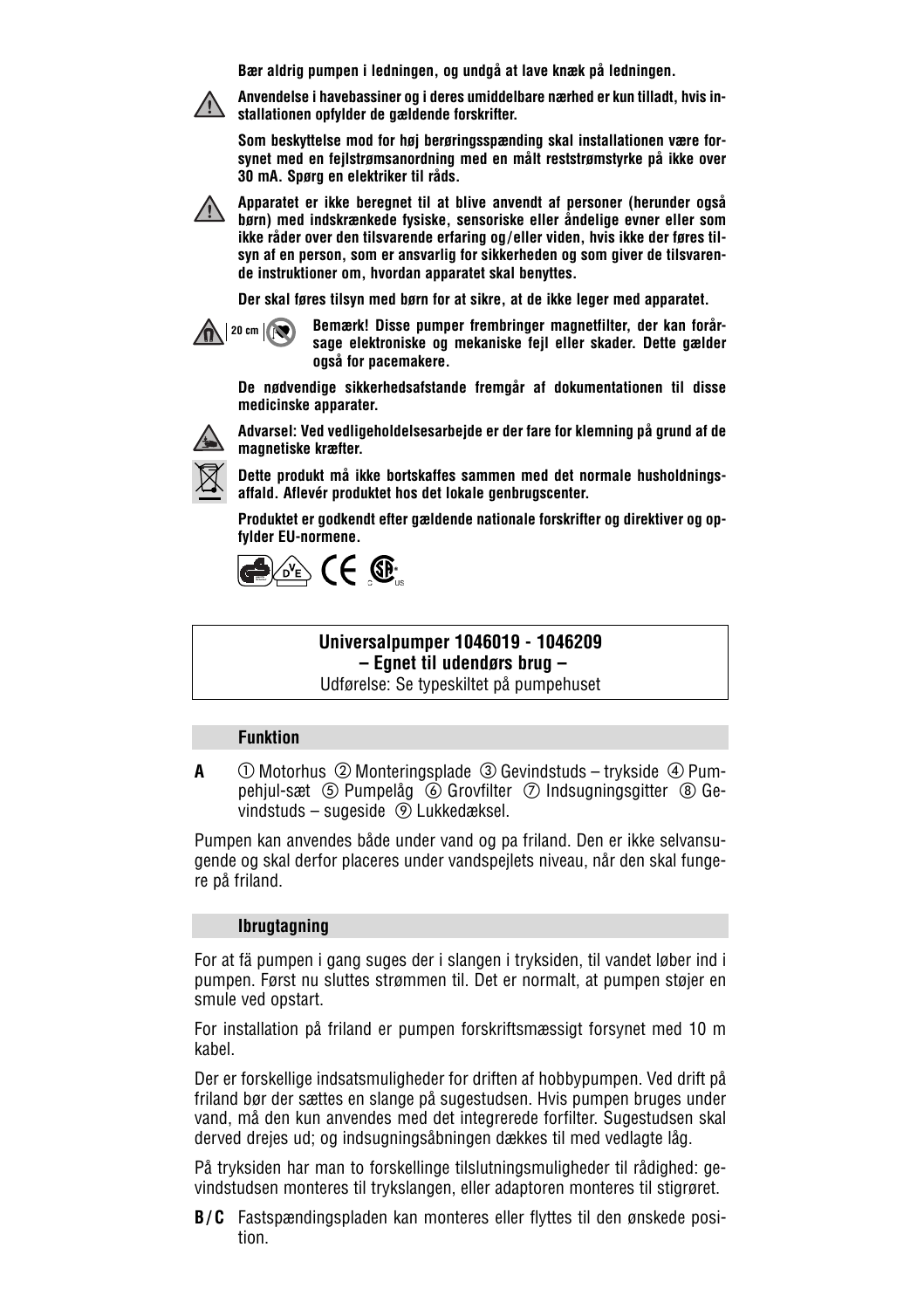#### **Pleje og vedligeholdelse**

**D/E** Træk stikket ud. Indsugningssien fjernes (trykkes let sammen fra siderne) og grovfilter skylles under rindende vand.

Ved stærkt tilsmudset vand bør grovfiltret rengøres oftere. Er pumpen tilsmudset i både suge- og trykside vil dette medføre støjdannelse: Så er det tid for en grundig rengøring af pumpen.

Rotordækslet **(D)** skrues af, og pumpedelene tages ud som vist på tegning **(A).**

Pumpen gøres ren med EHEIM-rengøringsset (best. nr. 4009570) som vist på billede **E.** Pumpedelene rengøres under rindende vand og sættes til sidst sammen igen i samme rækkefølge.

## **Springvandspumpe 3146010 - 3146200**

Udførelse: Se typeskiltet på pumpehuset

#### **Funktion**

**F**  $\odot$  Komplett pumpe med grovfilter  $\oslash$  Låg  $\oslash$  Adapter  $\oslash$  Stigrør Dysehoved.

Pumpen suger hovedsageligt ind over det integrerede forfilter. Reguleringsklipsen skubbes hen over stigrørets hul.

Anbring stigrøret i rørformstykket og forbind dysehovedet.

**Universal-cirkulationspumpe 1046219 - 1046499 – Ikke egnet til udendørs brug –** Udførelse: Se typeskiltet på pumpehuset

Opbygning som 1046019 dog med 1,7 m PVC-kabel. Ikke egnet til frilandsbrug (havebassiner og svømmebassiner).

**Italiano**



#### **Grazie**

per aver acquistato la vostra nuova pompa EHEIM che offre prestazioni ottimali ai massimi livelli di sicurezza e affidabilità.

#### **Avvertenze di sicurezza**



**Durante gli interventi di cura e manutenzione, si devono disinserire dalla rete tutti gli apparecchi elettrici immersi in acqua.**



**Non si deve sostituire la linea di allacciamento di questo apparecchio. In caso di danneggiamento della linea, l'apparecchio non potrà più essere utilizzato. Non portare mai la pompa tenendola per il cavo, non piegare il cavo.**



**E'ammesso l'uso in vasche da giardino e nella loro area di protezione solo se l'installazione è realizzata in modo conforme alle norme vigenti.**

**Per la protezione contro la tensione di contatto troppo elevata, l'installazione deve presentare un dispositivo di protezione per correnti di guasto con una corrente residua di taratura non superiore a 30 mA. A tale proposito si prega di consultare il proprio elettricista.**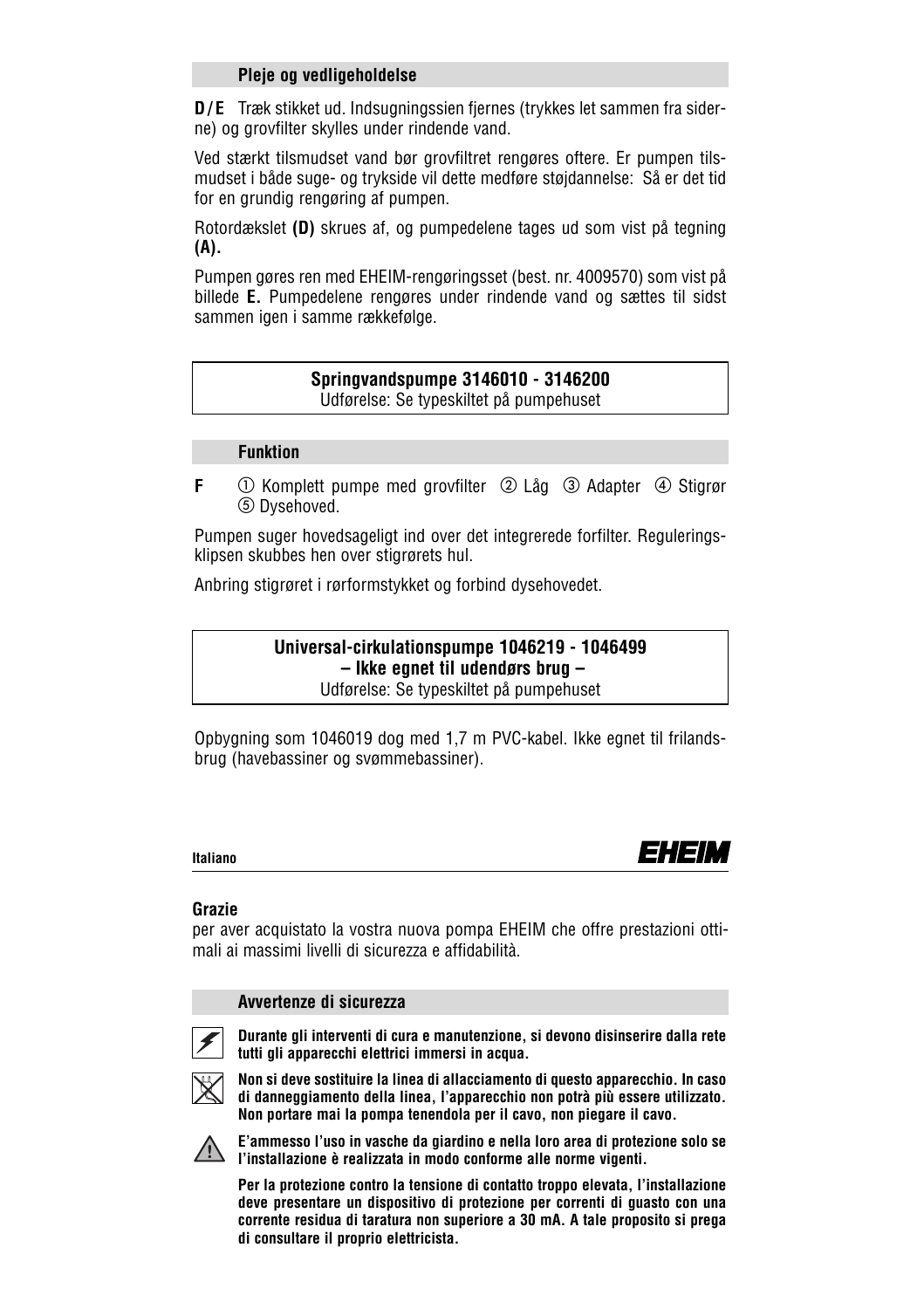**Il presente apparecchio non è progettato per essere utilizzato da persone (bambini compresi) con ridotte capacità fisiche, sensoriali o psichiche o che non siano dotate della necessaria esperienza/conoscenza, a meno che non siano assistite e controllate da una persona addetta alla sicurezza o ricevano dalla stessa le istruzioni relative all'utilizzo dell'apparecchio.**

**Tenere sempre sotto controllo i bambini, per assicurarsi che non giochino con l'apparecchio.**



**Avvertenza: in questi apparecchi, i campi magnetici possono causare malfunzionamenti o avarie elettroniche e meccaniche. Questo vale anche per i pacemaker.**

**Le distanze di sicurezza da rispettare sono indicate nei manuali d'uso di tali apparecchiature medicali.**



**Attenzione: durante gli interventi di manutenzione sussiste il rischio di schiacciamento originato da forze magnetiche elevate.**



**Non smaltire il prodotto assieme ai comuni rifiuti domestici. Consegnare il prodotto alla discarica locale autorizzata.**

**Il prodotto è omologato secondo le vigenti disposizioni e direttive nazionali ed à conforme alle norme EU.**



### **Pompa universale 1046019 - 1046209 – indicate per l'uso all'aperto –**

Versione: vedere targhetta di identificazione sul corpo della pompa

#### **Funzionamento**

**A**  $\circled{1}$  Blocco motore  $\circled{2}$  base  $\circled{3}$  bocchettone filettato di mandata  $\circledA$  gruppo girante  $\circledS$  coperchio con guarnizione ad anello  $\circledS$  prefiltro  $\oslash$  griglia di aspirazione  $\,\circledast$  bocchettone filettato di aspirazione  $\,\circledast$  coperchio di chiusura.

La pompa può essere impiegata sia immersa nell'acqua che fuori. Non è autoadescante e conseguentemente, se è fatta funzionare fuori dall'acqua, deve essere collocata al di sotto del livello della stessa.

#### **Messa in esercizio**

Per l'avviamento, aspirare brevemente all'estremità del tubo di mandata fino a quando l'acqua fluisce alla pompa. Solo ora collegare la spina alla rete elettrica. Un rumore di avviamento di pochi secondi è normale.

Per l'uso all'aperto la pompa è corredata di un cavo regolamentare lungo 10 m.

Per il funzionamento della pompa Universal-Hobby esistono varie modalità d'uso: se è impiegata fuori dall'acqua, sarà preferibile farla lavorare mediante il raccordo di aspirazione con un tubo flessibile. Se la pompa è immersa nell'acqua, la si può far funzionare solo munita del prefiltro integrato. A tale scopo si svita il raccordo di aspirazione e si chiude il foro con il tappo in dotazione.

Per la mandata sono disponibili, a scelta, due varianti di collegamento: il raccordo filettato per il montaggio di un tubo di mandata oppure un adattatore per il tubo spruzzatore.

**B/C** La piastra di fissaggio è spostabile per corisentire di montare la pompa in posizione diverse.

#### **Cura e manutenzione**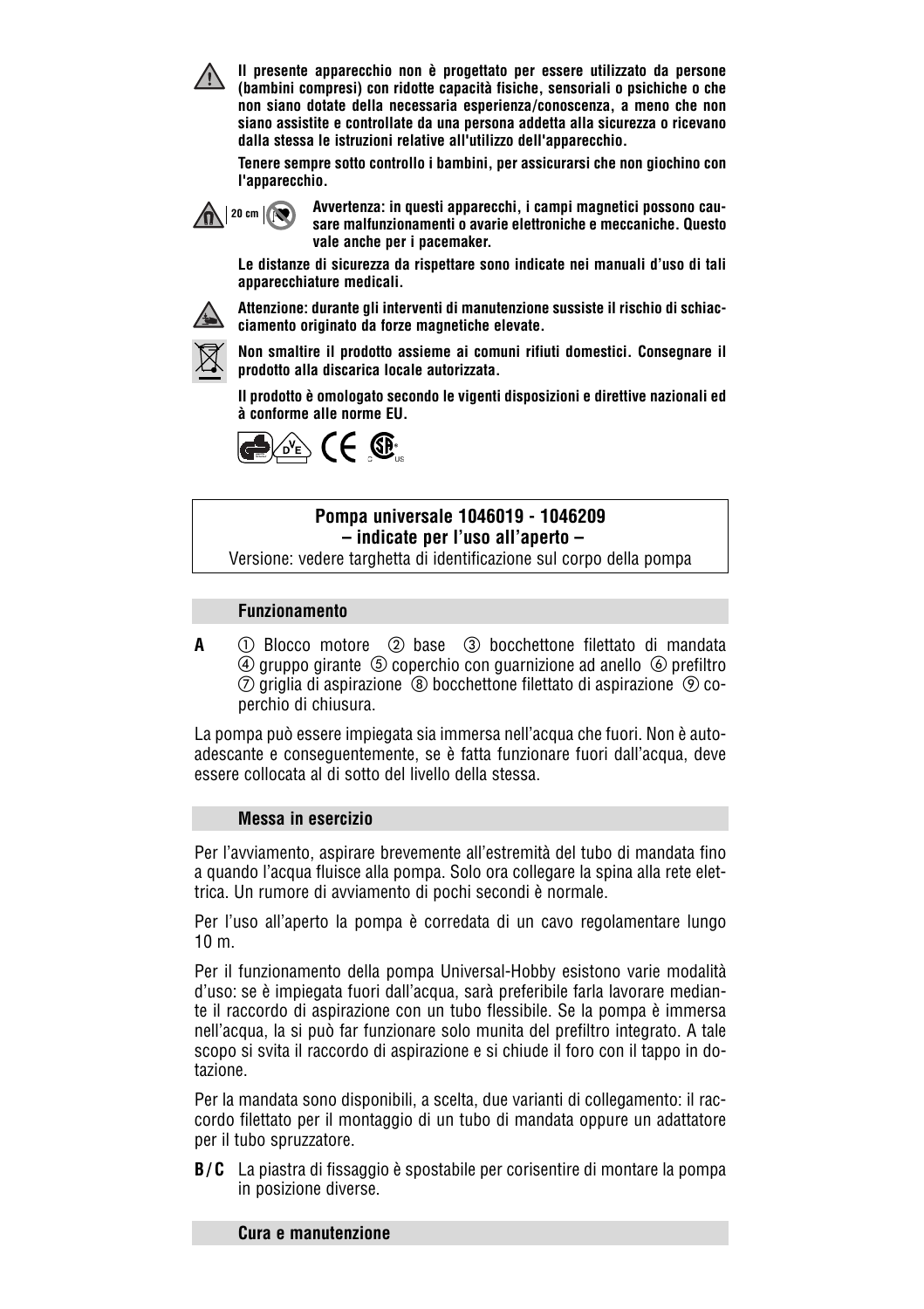**D/E** Disinserire la spina dalla rete elettrica. Togliere la griglia di aspirazione (con una leggera pressione laterale) e sciacquare il prefiltro sotto acqua corrente.

In caso di acqua molto sporca, sciacquare piuttosto spesso il prefiltro. Qualora la pompa sia molto sporca all'entrata o all'uscita dell'acqua, si udirà un forte rumore: segnale, questo, che la pompa necessità di un'accurata pulizia.

Sbloccare il coperchio della pompa **(D)** e togliere le parti della pompa come da disegno **(A).**

Pulire accuratamente la pompa, come illustrato nel disegno **E,** con il set di scovoli EHEIM (nr. d'ordine 4009570). Sciacquare le parti della pompa sotto acqua corrente e, successivamente, reinserirli nella loro sede nello stesso ordine.

#### **Pompa per fontana 3146010 - 3146200**

Versione: vedere targhetta di identificazione sul corpo della pompa

#### **Funzionamento**

**F**  $\bigcirc$  Pompa completa con prefiltro  $\oslash$  coperchio di chiusura  $\oslash$  adattatore  $\overline{4}$  tubo  $\overline{5}$  ugello.

Di principo la pompa aspira l'acqua attraverso il prefiltro integrato. La clip di regolazione va posizionata sopra il foro del tubo.

Unire l'ugello per lo zampillo con il boccaglio ed inserire il tutto nell'apposito adattatore.

## **Pompa universale 1046219 - 1046499 – non indicate per l'uso all'aperto –**

Versione: vedere targhetta di identificazione sul corpo della pompa

Pompa di costruzione uguale alla 1046019, tuttavia munita di cavo (PVC) lungo 1,7 m; non è indicata per l'uso all'aperto.

#### **Español**



#### **Le damos las gracias**

por la compra de su nueva bomba EHEIM, que le ofrecerá un rendimiento óptimo a la vez que máxima seguridad y fiabilidad.

#### **Advertencias de seguridad**



**Antes de proceder a efectuar trabajos de limpieza y de mantenimiento, deben desconectarse de la red todos los aparatos eléctricos, que estén dentro del agua.**



**El cable de alimentación de este aparato no puede cambiarse. En caso de que dicho cable resulte dañado, ya no se debe utilizar el aparato. No transporte nunca la bomba cogida por el cable; no doble el cable.**



**El empleo en estanques de jardín y en la zona de protección de éstos sólo se permite, si la instalación se corresponde con las normas vigentes.**

**Como protección contra una tensión de peligro de electrocución, la instalación debe tener un dispositivo de protección contra corriente de defecto con**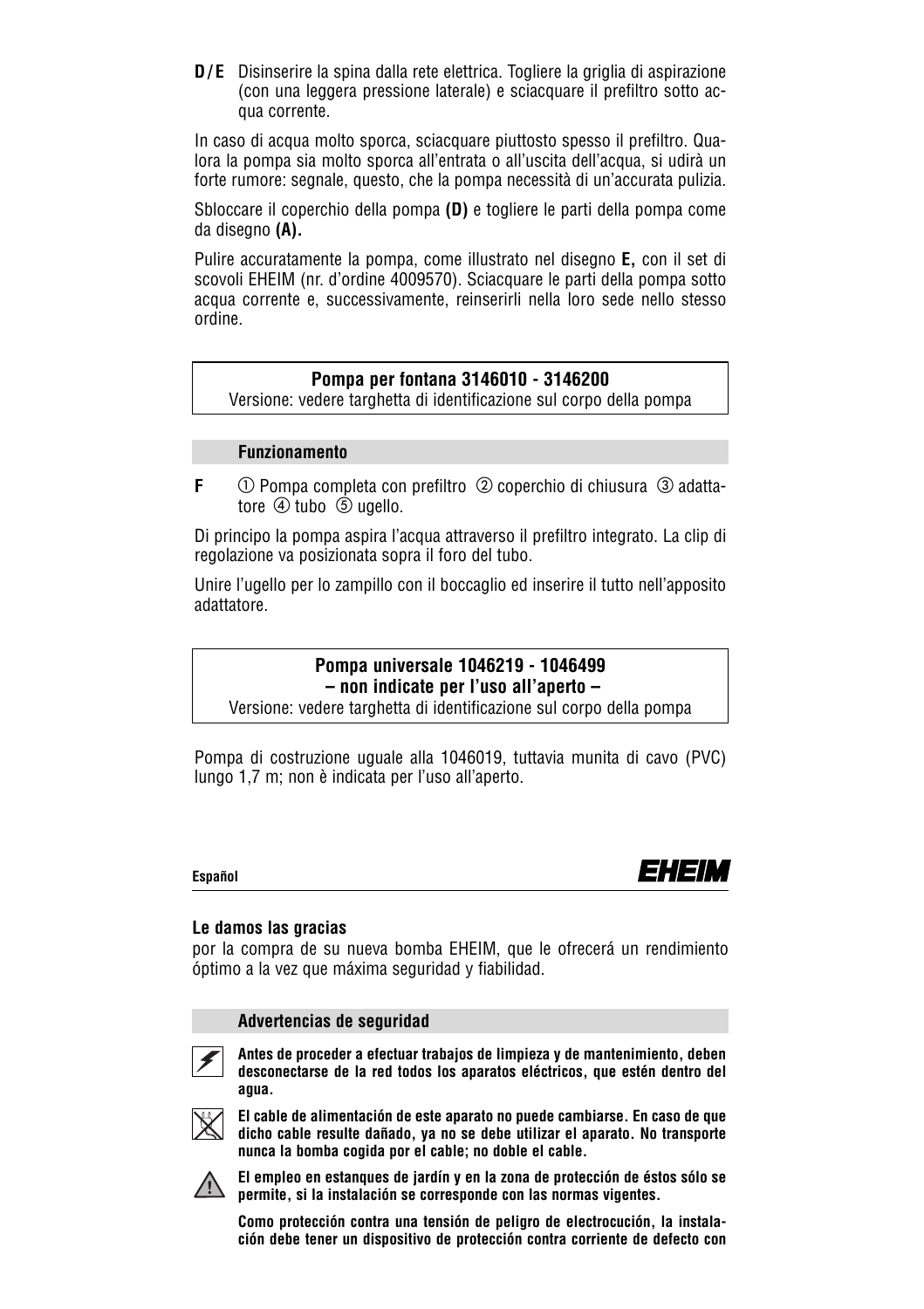**una corriente residual de referencia no superior a 30 mA. Rogamos, consulte a su experto electristica.**



**Este aparato no está pensado para las personas (incluidos los niños) que tengan mermadas sus capacidades físicas, sensoriales o mentales ni debe ser utilizado por personas que carezcan de la experiencia y/o los conocimientos necesarios, a no ser que estas personas sean supervisadas por un responsable de seguridad o recibieron las instrucciones necesarias para utilizar el aparato.**

**Vigile a los niños para evitar que jueguen con este aparato.**



**Nota: En estos aparatos, los campos magnéticos pueden causar fallos o daños electrónicos y mecánicos. Lo antedicho también rige para marcapasos.**

**Las distancias necesarias de seguridad deben consultarse en los manuales de dichos aparatos médicos.**



**Atención: Peligro de aplastamiento en trabajos de mantenimiento por altas fuerzas magnéticas.**



**No tire este producto a la basura doméstica normal. Llévelo a su punto local de eliminación de residuos.**

**El producto está aprobado según las precripciones y directrices nacionales de cada país y cumple las normas de la UE.**



#### **Bomba universal 1046019 - 1046209 – aptas para campo libre –**

Acabado: véase placa de características en la carcasa de la bomba

#### **Función**

**A**  $\bigcirc$  Cuerpo del motor  $\oslash$  Placa de fijación  $\oslash$  Sección de tubo roscado, lado de la presión  $\circled{4}$  Juego de rodete de bomba  $\circled{5}$  Tapa de bomba  $\circledR$  Filtro ordinario  $\circledR$  Filtro de aspiración  $\circledR$  Sección de tubo roscado, lado de la aspiración <sup>®</sup> Tapa de cierre.

La bomba puede emplearse tanto dentro como fuera del agua. No es autoaspirante y por lo tanto, al trabajar fuera del agua, la bomba deberá situarse debajo del nivel del agua.

#### **Puesta en servicio**

Para la puesta en marcha aspirar brevemente en èl extremo del tubo de aspira-ción, hasta que llegue el agua a la bomba. Ahora es cuando se puede enchufar a la red. Un breve ruido de arranque de la bomba es normal.

Para la instalación a la intemperie la bomba esta dotada reglamentariamente de un cable de 10 m.

Para el servicio de la bomba Hobby existen diversas posibilidades de empleo: al utilizarla fuera del agua se trabaja preferentemente a través del tubo de aspiración con una manga. Si la bomba se utiliza dentro del agua, sólo puede hacerse funcionar a través del prefiltro integrado. El tubo de aspiración se desenrosca para ello y se tapa el orificio de aspiración con la tapa de cierre adiunta.

Por el lado de presión hay disponibles a discreción dos variantes de empalme: el tubo roscado para montar una manga de presión ó un adaptador para el tubo ascendente.

**B/C** La placa de fijación puede desplazarse al lado deseado para el montaje universal de bombas.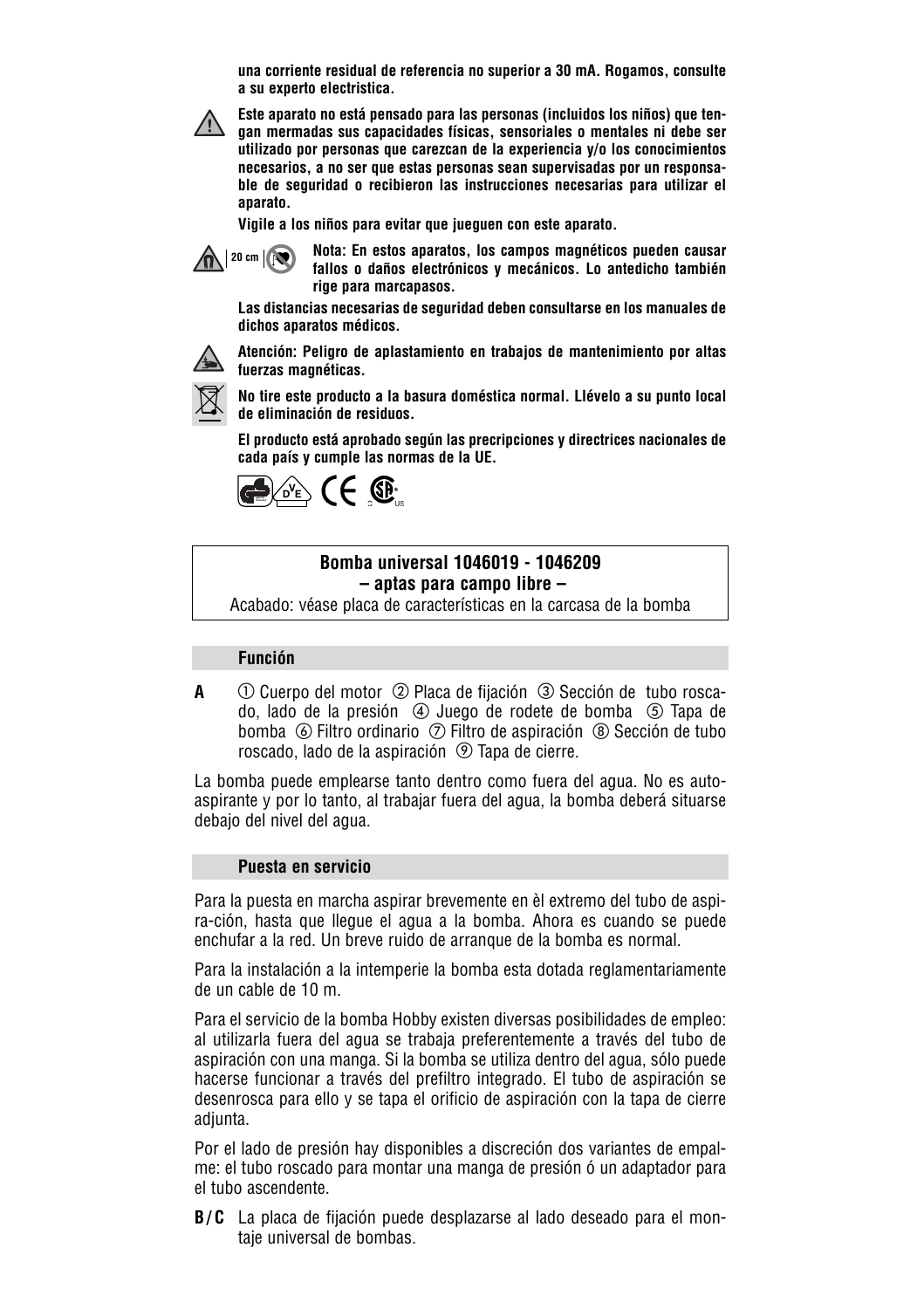#### **Cuidados y mantenimiento**

**D/E** Tirar del enchufe de la red, quitar la rejilla de aspiración (presionar ligeramente por los lados) y lavar el filtro grueso bajo agua corriente.

Si el agua esta muy sucia, limpiar el citado filtro más a menudo. Si la bomba esta muy sucia por el lado de aspiración ó de presión ello conducirá a fuertes ruidos: señal para una limpieza a fondo.

Desbloquear el anillo de sujeción **(D)** y sacar las piezas de la bomba de acuerdo con el dibujo **(A).**

Limpiar fuertemente las piezas de las bombas según muestra fig. **E** con el juego de cepillos EHEIM (n° 4009570); limpiar las piezas de la bomba al grifo y volver a montarlas a continuación en el mismo orden.

#### **Bomba para surtidor 3146010 - 3146200**

Acabado: véase placa de características en la carcasa de la bomba

#### **Función**

**F**  $\bigcirc$  Bomba completa con el prefiltro grueso  $\oslash$  Tapa de cierre  $\oslash$  Tubo roscado de adaptador (4) Tubo ascendente (5) Cabeza de tobera.

La bomba aspira en principio a través del prefiltro integrado.

## **Bomba centrifuga universal 1046219 - 1046499 – no aptas para campo libre –**

Acabado: véase placa de características en la carcasa de la bomba

De construcción igual a la 1046019, pero con cable de 1,7 m. No se presta para exteriores, ni para piscinas ni estanques de jardin.

#### **Cˇesky**

## EHEIM

#### **Děkujeme Vám,**

že jste si zakoupili nový čerpadlo EHEIM. Tento produkt Vám poskytne optimální výkon při maximální spolehlivosti a nejvyšší účinnosti.

#### **Bezpečnostní pokyny**



**Při údržbě a čištění je nutno všechny elektrické spotřebiče, které jsou ve vodě, odpojit od sítě.**



**Přípojnou šňůru tohoto spotřebiče nelze nahradit. Poškodíli se přívod, nesmí se spotřebič používat. Nikdy nenoste čerpadlo za šňůru ani ji nelámejte.**



**Používání přístroje v umělých rybníčcích na zahrádce resp. v jejich ochranném prostoru je dovoleno pouze za předpokladu, že instalace bude vyhovovat platným předpisům. Za účelem prevence proti vysokému dotykovému napětí musí být instalace vybavena zařízením na ochranu proti svodovému proudu, jehož vyměřovací zbytkový proud nesmí přesahovat 30 mA. Obraťte se, prosím na specializovaného elektrotechnika.**



**Tento přístroj není určen k tomu, aby jej používaly osoby (včetně dětí) s omezenými fyzickými, senzorickými či duševními schopnostmi anebo s nedostatečnými ušenostmi a/nebo nedostatečnými vědomostmi. To je možné pouze za**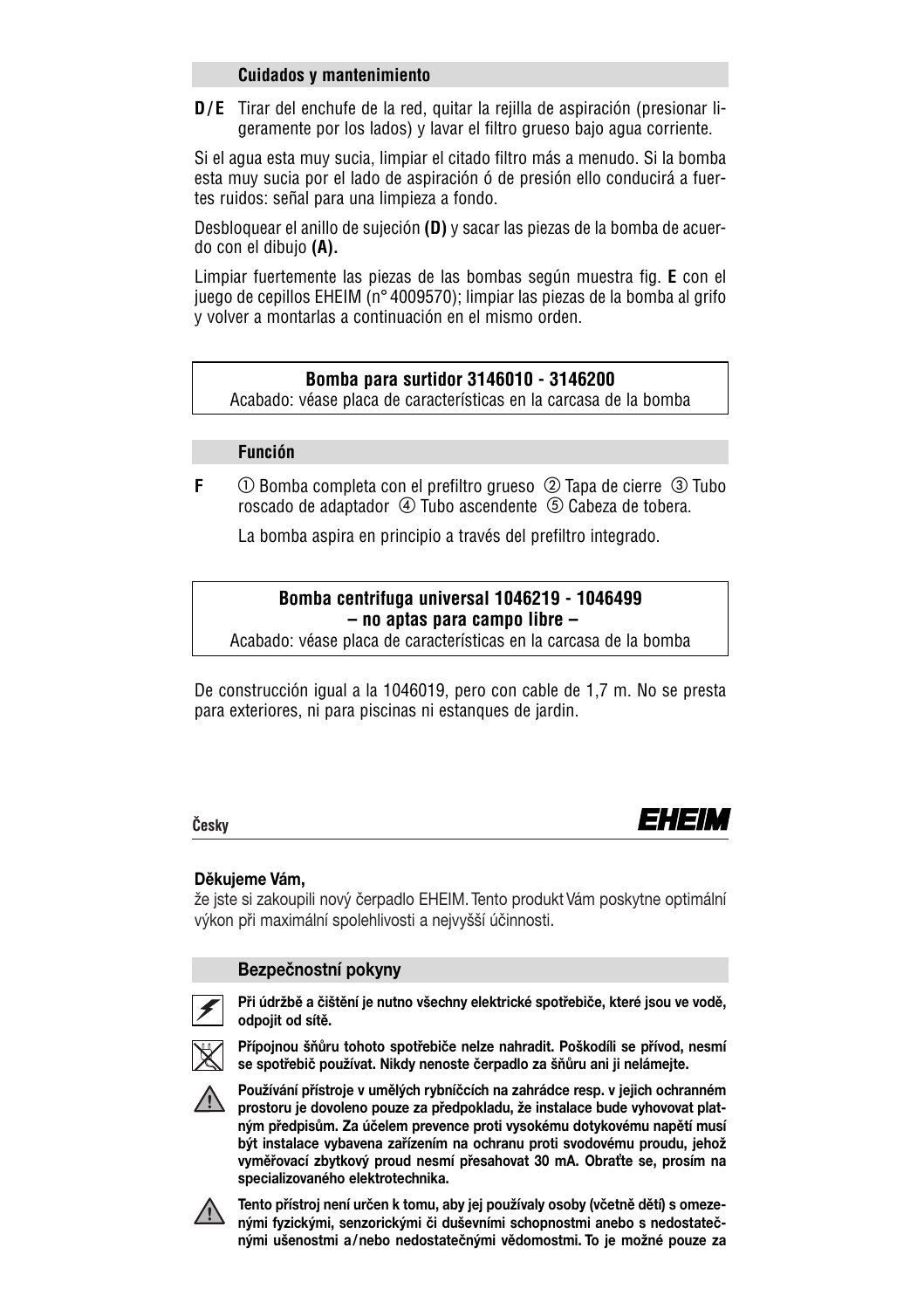**přímého dohledu osoby zodpovědné za bezpečnost anebo po instrukci takovouto osobou, jak přístroj používat.**

**Dávejte pozor na děti, aby si s přístrojem nehrály.**

**V důsledku magnetického pole z těchto přístrojů můzě docházet k elektronickým nebo mechanickým poruchám či poškození jiných 20 cm přístrojů. To platí i pro kardiostimulátory. Potřebné vzdálenosti zjistíte z příruček k takovým lékařským přístrojům.**



**Při údržbě buďte pozorní – vysoké magnetické síly Vám mohou způsobit pohmoždění prstů.**

**Tento produkt nevyhazujte do normálního domovního odpadu. Odevzdejte jej do místní sběrny resp. do místa pro likvidaci odpadu.**

**Výrobek je schválen podle platných národních předpisů a směrnic a odpovídá normám EU.**



#### **Univerzální čerpadlo 1046019 - 1046209 – vhodné pro venkovní použití –**

Provedení: viz typový štítek na čerpadle

#### **Funkce**

**A**  $\odot$  Motor  $\oslash$  upevňovací deska  $\oslash$  závitový adaptér, výtlačná strana  $\Phi$  hnací část  $\Phi$  viko čerpadla s O-kroužkem  $\Phi$  hrubý filtr  $\Phi$  sací rošt ® závitový adaptér, sací strana ® čepička.

Čerpadlo lze užít ve vodě i mimo vodu. Není sámonasávací a musí tedy být umístěno níže než je hladina vody, pokud pracuje mimo akvárium.

#### **Uvedení do provozu**

Aby se stalo funkční, sjte konec výtlačné hadice, až voda nateče do čerpadla. Nezapínejte je do sítě, dokud jste do něj nenasáli vodu. Krátkodobý hluk při zapnutí čerpadla je normální.

Čerpadlo určené pro venkovní použití je vybaveno v souladu s předpisy gumovým kabelem o délce 10 m.

Pro užití tohoto hobby čerpadla je několik alternativ: užíváte-li je mimo vodu, je lépe použít sací hubici s hadicí. Je-li čerpadlo užíváno ve vodě, smí pracovat pouze s předfiltrem. V tomto případě odstraňte sací hubici a přikryjte sací část přiloženou čepičkou.

Na výtlačné straně lze volit z dvou možných variací spojení: pomocí závitového adaptéru pro připojení výtlačné hadice nebo pomocí adaptéru pro výstupní trubici.

**B/C** Při montáži univerzálního čerpadla lze použít upevňovací desku.

#### **Servis a údržba**

**D/E** Nejprve vypněte zařízení ze sítě. Odstraňte sací rošt (lehce zmáčkněte ze stran) a hrubý filtr promyjte pod tekoucí vodou.

Je-li voda hodně znečištěná, čistěte filtr častěji. Je-li čerpadlo hodně znečištěno na sací nebo výtlačné straně, začne být hlučné – nastal čas pro vyčistění.

Odstraňte víko čerpadla **(D)** a součástky čerpadla vyndejte podle obrázku **(A).**

Čerpadlo důkladně vyčistěte promocí kartáčů EHEIM (obj. č. 4009570) jak ukazuje obr. **E**: součástky čerpadla čistěte pod tekoucí vodou a smontujte ve stejném uspořádání.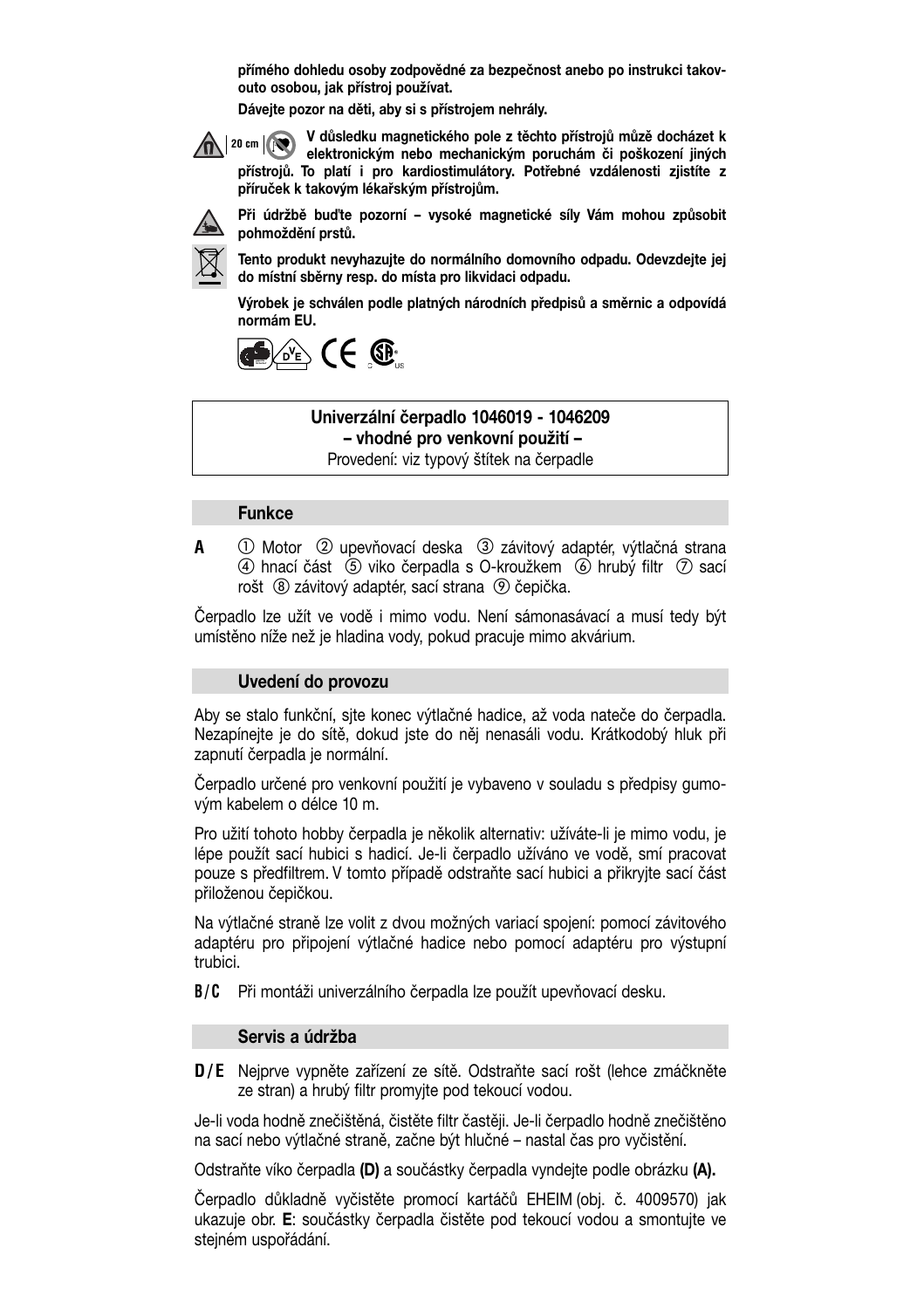## **Čerpadlo pro fontánu 3146010 - 3146200**

Provedení: viz typový štítek na čerpadle

#### **Funkce**

**F** ① kompletní čerpadlo s hrubým filtrem ② víko ③ adaptér ④ stoupací trubice 5 růžice.

Čerpadlo nasává zásadně přes integrovaný hrubý filtr. Adaptér na výtlačné straně slouží jako přípojka na stoupací troubici. Stoupací trubice ze zasune do adaptéru a nasadí se růžice.

## **Univerzální odstředivé čerpadlo 1046219 - 1046499 – nevhodné pro venkovní použití –**

Provedení: viz typový štítek na čerpadle

Stejne jako 1046019, ale s 1,7 m kabelem. Není vhodné pro použití venku.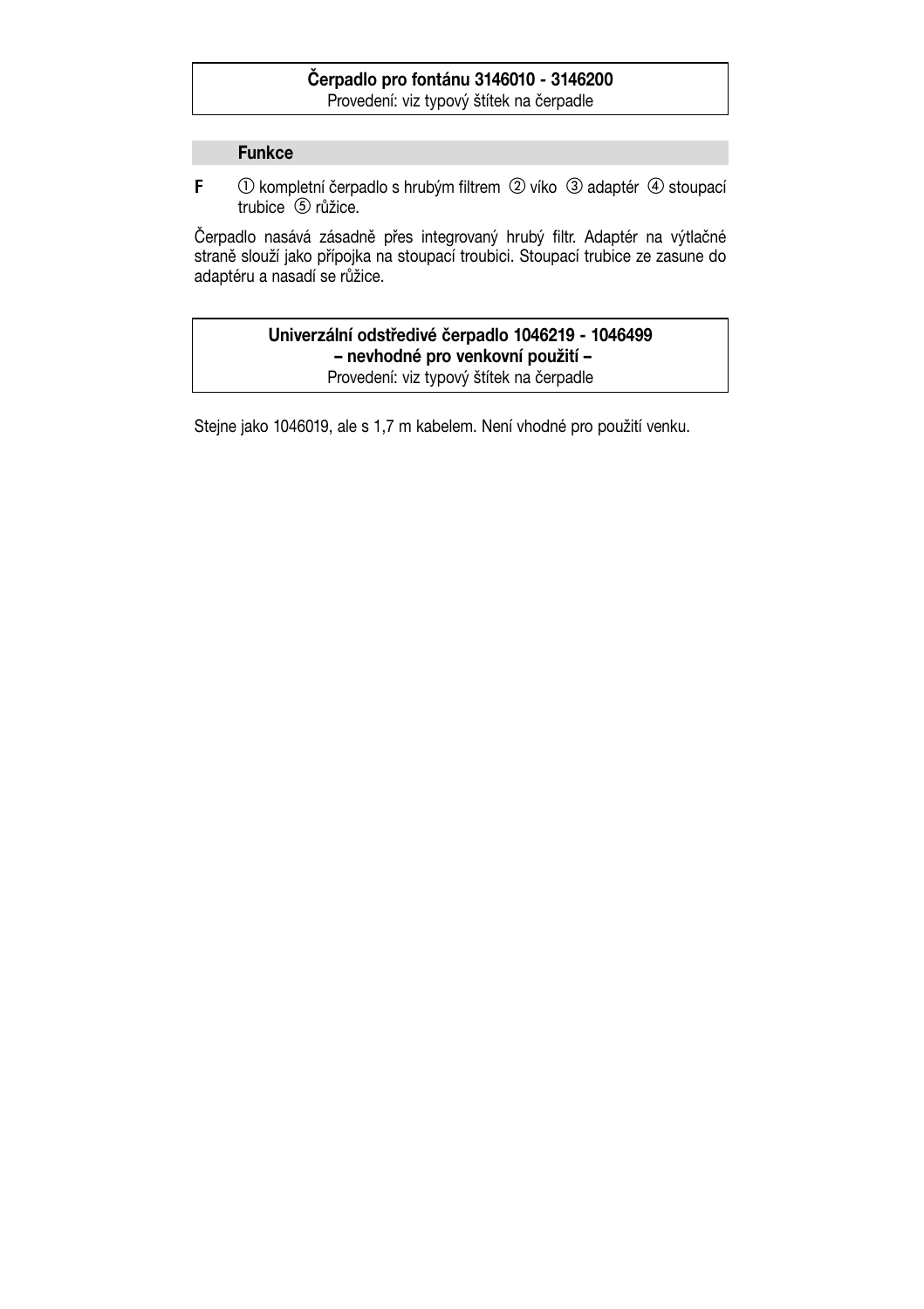| Typ                                                                                                                                                                                                                                                                                                   |                                                           | 1046                                        |                                                  | 1046              |                 | 3146              |                 |  |  |
|-------------------------------------------------------------------------------------------------------------------------------------------------------------------------------------------------------------------------------------------------------------------------------------------------------|-----------------------------------------------------------|---------------------------------------------|--------------------------------------------------|-------------------|-----------------|-------------------|-----------------|--|--|
| No.                                                                                                                                                                                                                                                                                                   |                                                           | 1046019 - 1046209                           |                                                  | 1046219 - 1046499 |                 | 3146010 - 3146200 |                 |  |  |
|                                                                                                                                                                                                                                                                                                       | Ų                                                         | No.                                         | ල                                                | No.               | (©              | No.               | (©              |  |  |
| 230 V/50 Hz                                                                                                                                                                                                                                                                                           | `EU`)<br>D                                                | 1046019                                     | 10 <sub>m</sub>                                  | 1046219           | $1,5 \; m$      | 3146010           | 10 <sub>m</sub> |  |  |
|                                                                                                                                                                                                                                                                                                       | (CH)                                                      | $\overline{\phantom{0}}$                    | $\overline{a}$                                   | 1046249           | 1,5 m           |                   |                 |  |  |
| 100 V/50 Hz                                                                                                                                                                                                                                                                                           | ์ J )                                                     |                                             |                                                  | 1046289           | $2,0 \text{ m}$ |                   |                 |  |  |
| 100 V/60 Hz                                                                                                                                                                                                                                                                                           |                                                           |                                             |                                                  | 1046329           | 2,0 m           |                   |                 |  |  |
| 120 V/60 Hz                                                                                                                                                                                                                                                                                           | (USA)                                                     |                                             |                                                  | 1046319           | $2,0 \text{ m}$ | 3146090           | 5 m             |  |  |
| 240 V/50 Hz                                                                                                                                                                                                                                                                                           | (GB)                                                      | 1046119                                     | 3 m                                              |                   |                 |                   |                 |  |  |
|                                                                                                                                                                                                                                                                                                       | (AUS)                                                     | 1046129                                     | 5 m                                              |                   |                 |                   |                 |  |  |
| Abmessungen: H x B x T<br>103 x 146 x 75 mm<br>321 x 112 x 75 mm<br>$4.1 \times 5.7 \times 3.0$ in.<br>$12.6 \times 4.4 \times 3.0$ in.<br>Dimensions:<br>hxlxw<br>Dimensions:<br>haut. x larg. x prof.<br>Afmetingen:<br>hxlxb<br>Måttuppgifter:<br>h x b x d<br>Dimensioni:<br>alt. x larg. x prof. |                                                           |                                             |                                                  |                   |                 |                   |                 |  |  |
| Schlauchanschluss, Saugseite<br>Threaded adaptor, suction side<br>Embout fileté, coté aspiration<br>Slangpilaar, zuigzijde<br>Anslutningsstuds, inlopp<br>Bocchettone filettato di aspirazione                                                                                                        |                                                           |                                             | Ø 13 mm / G 3/8"<br>$\emptyset$ 0.5 in. / G 3/8" |                   | G 3/8"          |                   |                 |  |  |
| G 1/8"<br>$\emptyset$ 11 mm / G 1/8 $^{\prime\prime}$<br>Schlauchanschluss, Druckseite<br>$\emptyset$ 0.4 in. / G 1/8"<br>Threaded adaptor, pressure side<br>Embout fileté, coté pression<br>Slangpilaar, drukzijde<br>Anslutningsstuds, utlopp<br>Bocchettone filettato di mandata                   |                                                           |                                             |                                                  |                   |                 |                   |                 |  |  |
| Pumpenleistung<br>Pump output<br>Débit de la pompe<br>Pompcapaciteit<br>Pumpkapacitet<br>Potenza della pompa                                                                                                                                                                                          |                                                           | 300 I/h<br>66 Imp. gal./h<br>79 U.S. gal./h |                                                  |                   |                 |                   |                 |  |  |
| Förderhöhe<br>Delivery head<br>Hauteur de réf. m col. d'eau<br>Opvoerhoogte<br>Lyfthöjd<br>Prevalenza                                                                                                                                                                                                 | $H_{\text{max}}$<br>wat. col.<br>m/wk<br>m/vst<br>$m$ /ca | $1,2 \, m$<br>3 ft. / 11 in.                |                                                  |                   |                 |                   |                 |  |  |
| 5 W<br>Leistungsaufnahme<br>Power consumption<br>Consommation de courant<br>Stroomverbruik<br>Eleffekt<br>Assorbimento                                                                                                                                                                                |                                                           |                                             |                                                  |                   |                 |                   |                 |  |  |